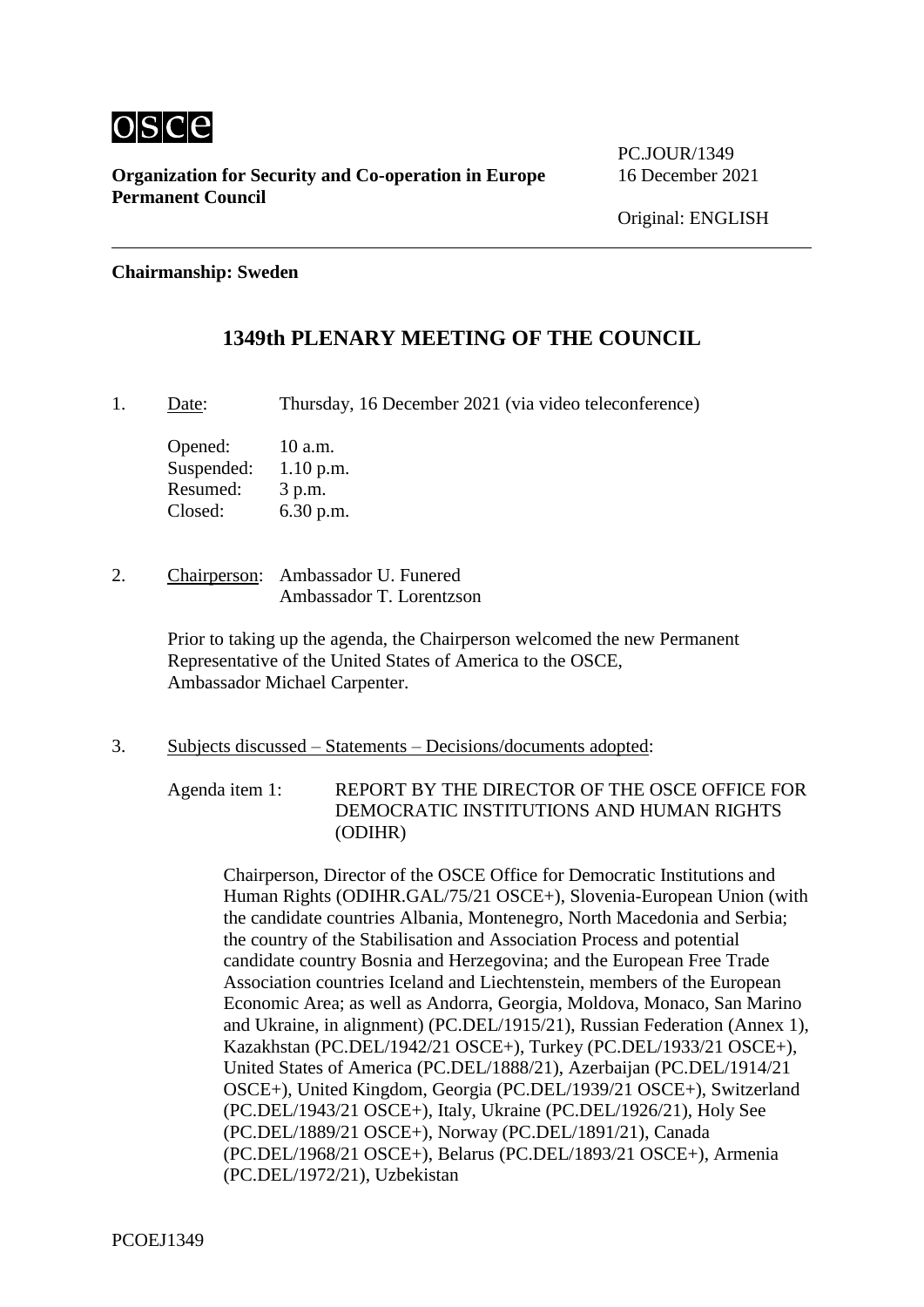### Agenda item 2: ADDRESS BY THE PRESIDENT OF THE INTERNATIONAL COMMITTEE OF THE RED CROSS, H.E. MR. PETER MAURER

Chairperson, President of the International Committee of the Red Cross, Slovenia-European Union (with the candidate countries Albania, Montenegro and North Macedonia; as well as Moldova and Ukraine, in alignment) (PC.DEL/1918/21), Russian Federation (PC.DEL/1901/21), Azerbaijan (PC.DEL/1904/21 OSCE+) (PC.DEL/1906/21 OSCE+) (PC.DEL/1912/21 OSCE+), Turkey (PC.DEL/1934/21 OSCE+), United Kingdom, Georgia (PC.DEL/1940/21 OSCE+), Switzerland (also on behalf of Andorra, Canada, Iceland, Liechtenstein, Norway and San Marino) (PC.DEL/1944/21 OSCE+), United States of America (PC.DEL/1894/21), Ukraine (PC.DEL/1927/21), Armenia (Annex 2), Belarus (PC.DEL/1899/21 OSCE+), Secretary General

### Agenda item 3: DECISION ON THE EXTENSION OF THE MANDATE OF THE OSCE MISSION TO BOSNIA AND HERZEGOVINA

Chairperson

**Decision**: The Permanent Council adopted Decision No. 1434 (PC.DEC/1434) on the extension of the mandate of the OSCE Mission to Bosnia and Herzegovina, the text of which is appended to this journal.

### Agenda item 4: DECISION ON THE EXTENSION OF THE MANDATE OF THE OSCE PROGRAMME OFFICE IN DUSHANBE

Chairperson

**Decision**: The Permanent Council adopted Decision No. 1435 (PC.DEC/1435) on the extension of the mandate of the OSCE Programme Office in Dushanbe, the text of which is appended to this journal.

#### Agenda item 5: DECISION ON THE REVISION OF THE 2021 UNIFIED **BUDGET**

Chairperson

**Decision**: The Permanent Council adopted Decision No. 1436 (PC.DEC/1436) on the revision of the 2021 Unified Budget, the text of which is appended to this journal.

Agenda item 6: REVIEW OF CURRENT ISSUES

Chairperson

(a) *Russia's ongoing aggression against Ukraine and illegal occupation of Crimea*: Ukraine (PC.DEL/1923/21), Slovenia‑European Union (with the candidate countries Albania, Montenegro and North Macedonia; the European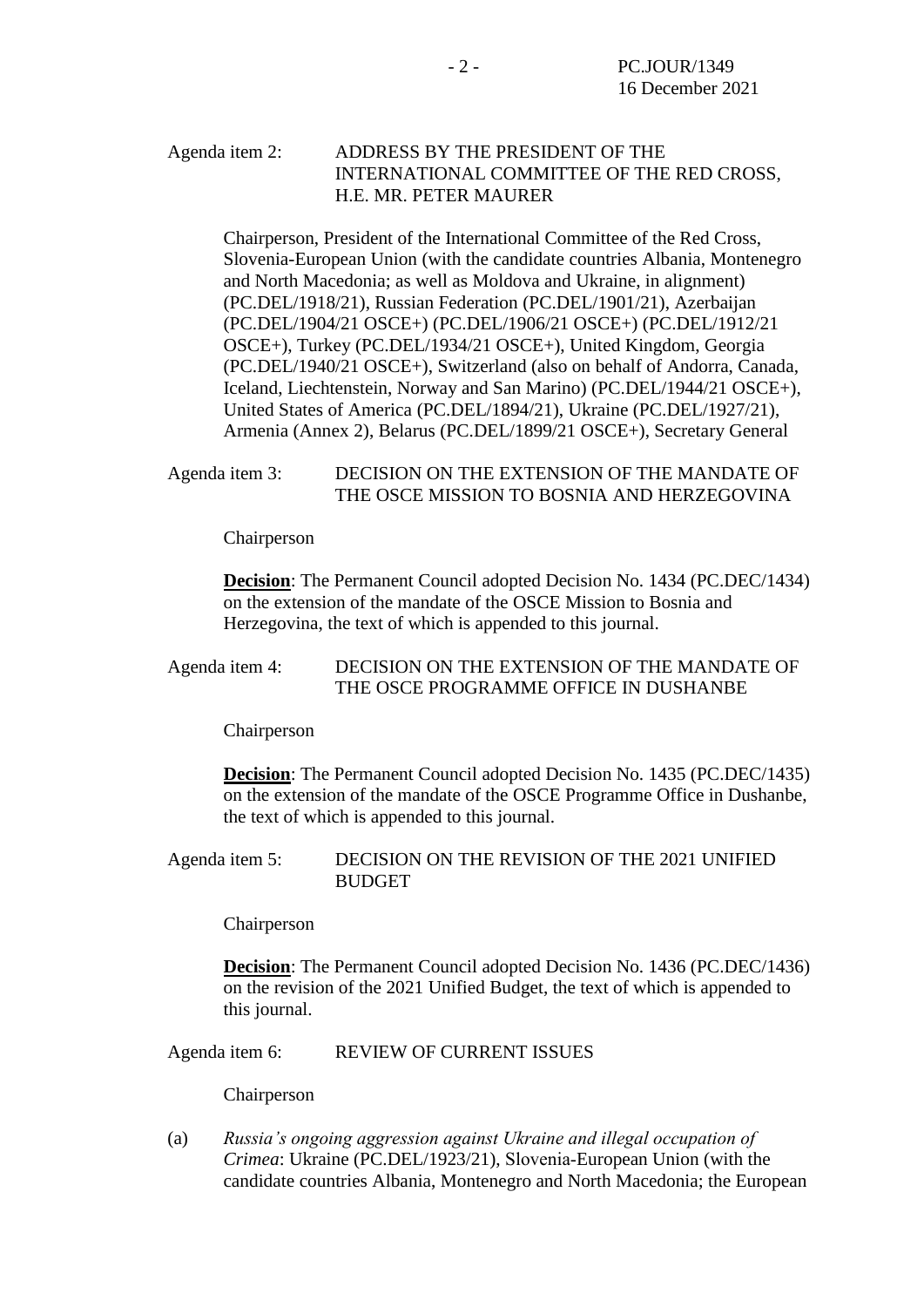Free Trade Association countries Iceland, Liechtenstein and Norway, members of the European Economic Area; as well as Georgia, Moldova and Ukraine, in alignment) (PC.DEL/1919/21), United Kingdom, Canada (PC.DEL/1970/21 OSCE+), Turkey (PC.DEL/1938/21), United States of America (PC.DEL/1892/21), Switzerland (PC.DEL/1949/21 OSCE+)

- (b) *Deteriorating situation in Ukraine and continued non-implementation by the Ukrainian authorities of the Minsk agreements*: Russian Federation (PC.DEL/1895/21), Canada (PC.DEL/1969/21 OSCE+), Chairperson
- (c) *International Human Rights Day, observed on 10 December*: Slovenia-European Union (with the candidate countries Albania, Montenegro North Macedonia and Serbia; the country of the Stabilisation and Association Process and potential candidate country Bosnia and Herzegovina; as well as Georgia, Moldova, Monaco and Ukraine, in alignment) (PC.DEL/1924/21), Switzerland (also on behalf of Andorra, Canada, Iceland, Liechtenstein, Norway and San Marino) (PC.DEL/1946/21 OSCE+), United Kingdom, Turkey (PC.DEL/1935/21 OSCE+), United States of America (PC.DEL/1896/21), Canada (PC.DEL/1967/21 OSCE+), Romania (PC.DEL/1932/21 OSCE+), Russian Federation, Belarus (PC.DEL/1898/21 OSCE+), Turkmenistan
- (d) *Execution of Mr. Bigler Stouffer in Oklahoma, United States of America*: Slovenia-European Union (with the candidate countries Albania, Montenegro North Macedonia and Serbia; the country of the Stabilisation and Association Process and potential candidate country Bosnia and Herzegovina; as well as Andorra, Georgia, Moldova, San Marino and Ukraine, in alignment) (PC.DEL/1925/21), Switzerland (also on behalf of Iceland, Liechtenstein and Norway) (PC.DEL/1947/21 OSCE+), Canada (PC.DEL/1971/21 OSCE+), United Kingdom, United States of America (PC.DEL/1897/21)
- (e) *55th round of the Geneva International Discussions, held on 7 and 8 December 2021*: Slovenia‑European Union (with the candidate countries Albania, Montenegro and North Macedonia; the European Free Trade Association countries Iceland, Liechtenstein and Norway, members of the European Economic Area; as well as Andorra, Canada, Georgia, Moldova, San Marino and Ukraine, in alignment) (PC.DEL/1921/21), United Kingdom, United States of America (PC.DEL/1900/21), Turkey (PC.DEL/1936/21 OSCE+), Ukraine (PC.DEL/1920/21), Russian Federation (PC.DEL/1905/21 OSCE+), Georgia (PC.DEL/1941/21 OSCE+)
- (f) *Latest political developments in Bosnia and Herzegovina*: Slovenia‑European Union (with the candidate countries Albania, Montenegro and North Macedonia; the European Free Trade Association countries Iceland, and Liechtenstein, members of the European Economic Area; as well as Andorra, Georgia, Moldova and Ukraine, in alignment) (PC.DEL/1917/21), United States of America (also on behalf of Canada) (PC.DEL/1902/21), Norway (PC.DEL/1908/21), Turkey (PC.DEL/1937/21 OSCE+), Switzerland (PC.DEL/1948/21 OSCE+), Russian Federation (PC.DEL/1907/21 OSCE+),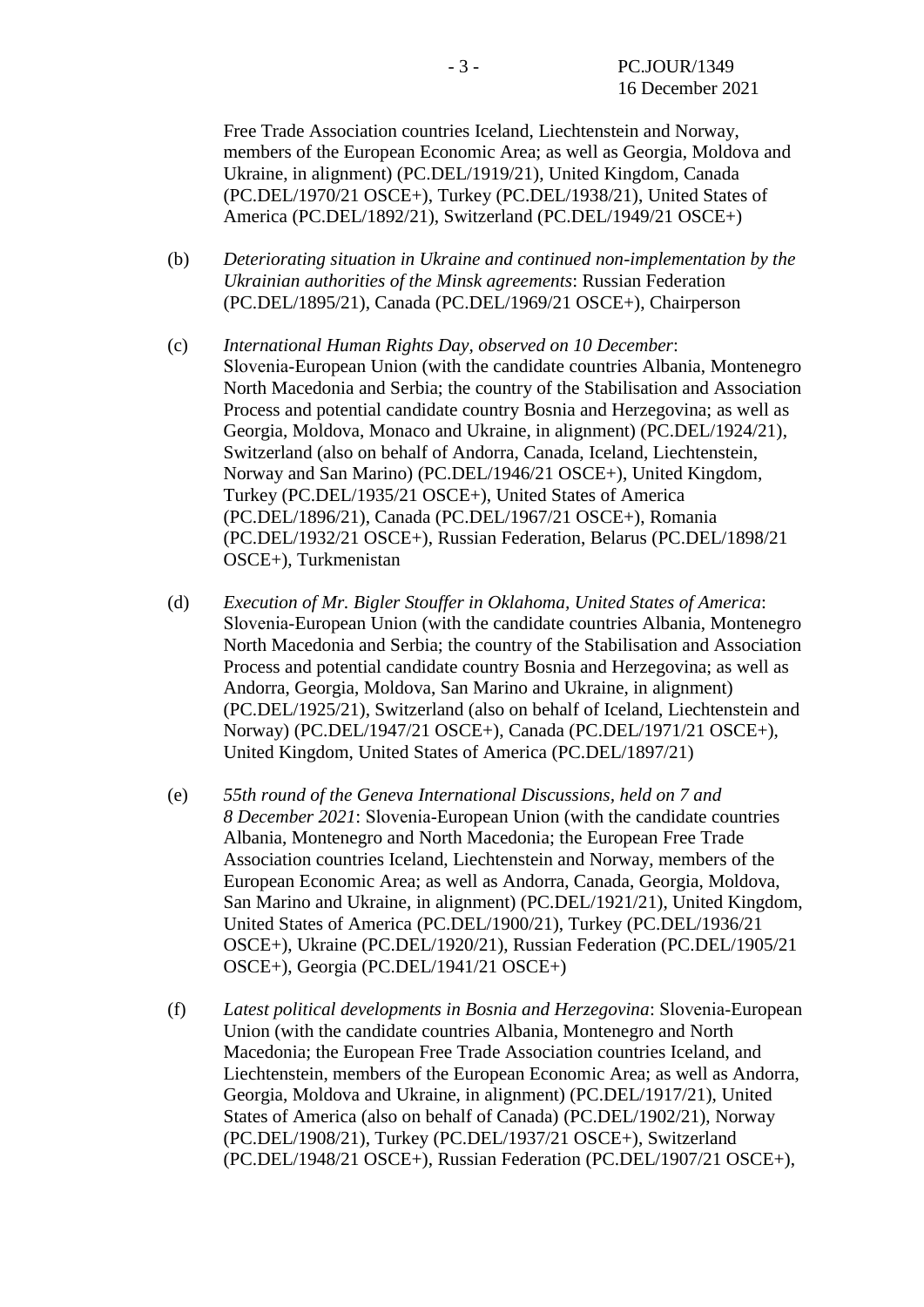United Kingdom, Serbia (PC.DEL/1930/21 OSCE+), Bosnia and Herzegovina (PC.DEL/1911/21 OSCE+)

(g) *Sentencing of Mr. Siarhei Tsikhanouski and five other prominent political prisoners in Belarus*: Slovenia‑European Union (with the candidate countries Albania, Montenegro, North Macedonia and Serbia; the European Free Trade Association countries Iceland, Liechtenstein and Norway, members of the European Economic Area; as well as Canada and Ukraine, in alignment) (PC.DEL/1916/21/Rev.1), Switzerland (PC.DEL/1945/21 OSCE+), United States of America (PC.DEL/1903/21), United Kingdom, Belarus (PC.DEL/1909/21 OSCE+)

### Agenda item 7: REPORT ON THE ACTIVITIES OF THE CHAIRPERSON-IN-OFFICE

*Announcement of the launch of the OSCE Human Dimension Commitments app*: Chairperson, Canada

Agenda item 8: REPORT OF THE SECRETARY GENERAL

- (a) *Announcement of the distribution of a written report of the Secretary General (SEC.GAL/181/21 OSCE+)*: Secretary General
- (b) *Town hall meeting of all OSCE executive structures, held via video teleconference on 15 December 2021*: Secretary General
- (c) *Participation of the Secretary General in the 996th plenary meeting of the Forum for Security Co‑operation, held at the Hofburg and via video teleconference on 15 December 2021*: Secretary General
- (d) *Call for nominations for the position of Deputy Co-ordinator for Combating Trafficking in Human Beings*: Secretary General
- (e) *Situation in and around Ukraine*: Secretary General

Agenda item 9: ANY OTHER BUSINESS

- (a) *Farewell statement by the Swedish OSCE Chairmanship*: Chairperson, Poland
- (b) *Recommendations from the international conference on "Torture prevention in the criminal justice system: Roles and responsibilities of police and other law enforcement", held via video teleconference on 2 June 2021*: Denmark (also on behalf of Switzerland) (PC.DEL/1910/21)
- (c) *Trilateral meeting between the President of the European Council, Mr. C. Michel, the President of Azerbaijan, Mr. I. Aliyev, and the Prime Minister of Armenia, Mr. N. Pashinyan, held on 14 December 2021*: Slovenia‑European Union (PC.DEL/1922/21), Armenia, Azerbaijan (PC.DEL/1928/21 OSCE+)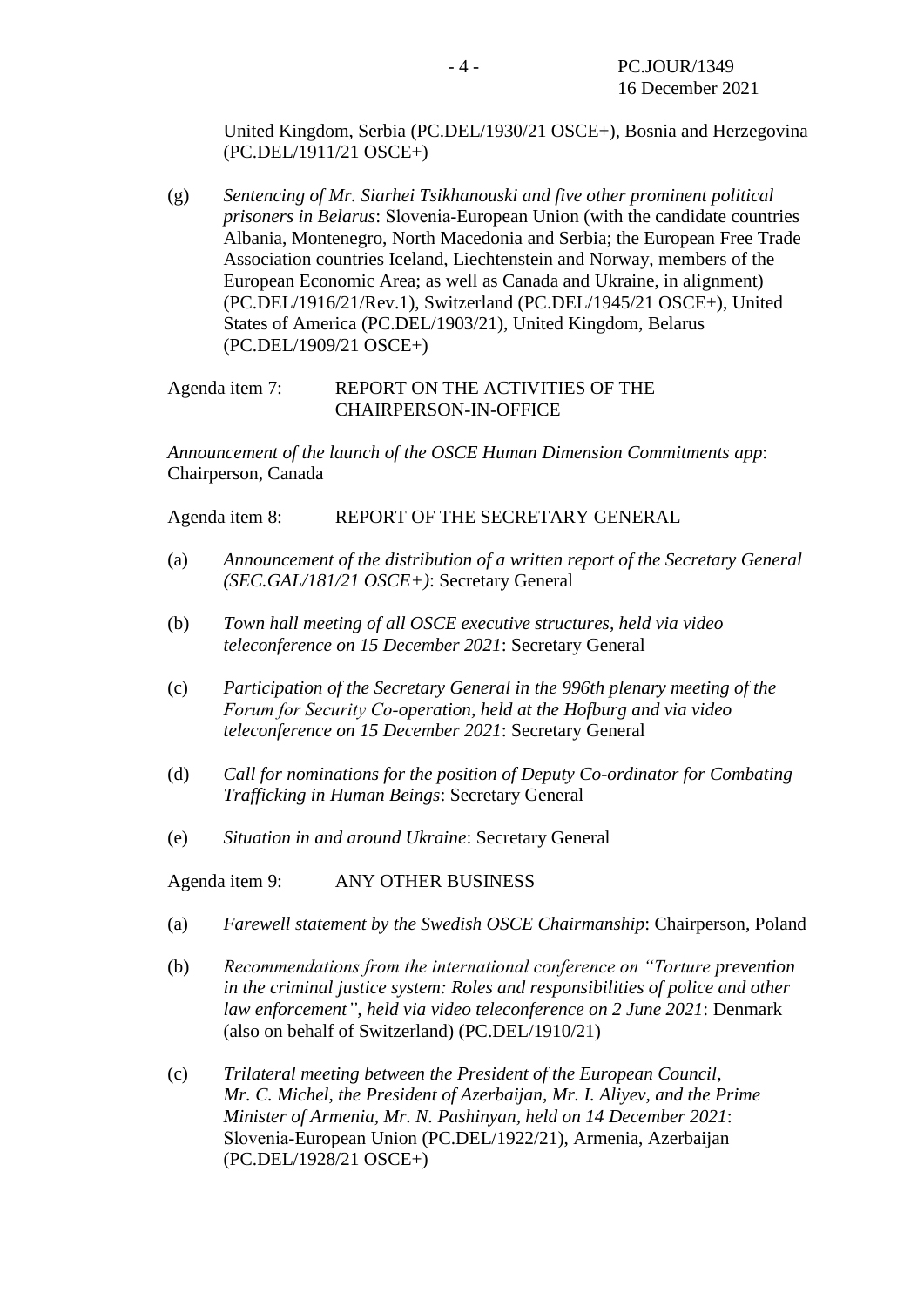## 4. Next meeting:

Thursday, 13 January 2022, at 10 a.m., in the Neuer Saal and via video teleconference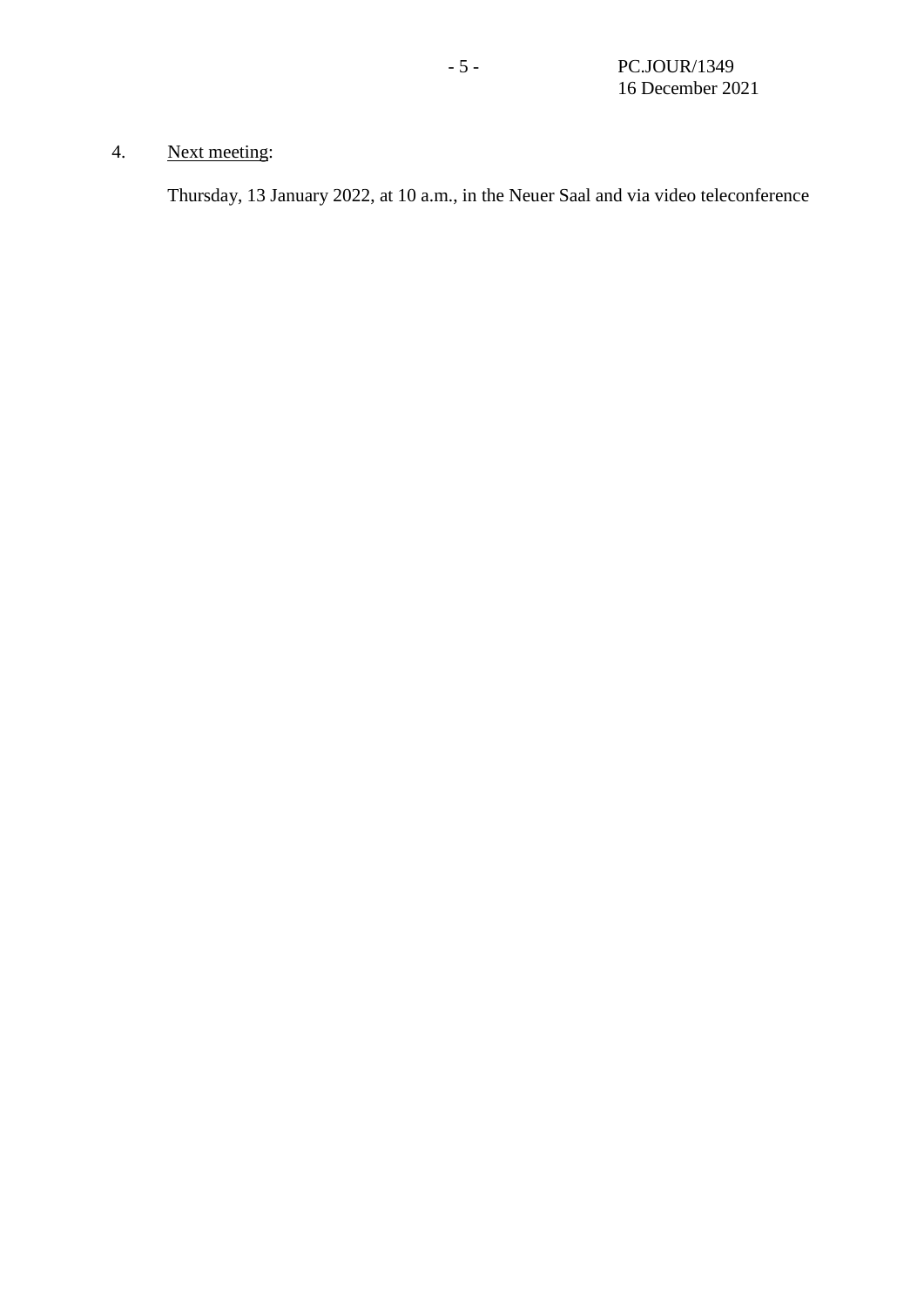

PC.JOUR/1349

ENGLISH Original: RUSSIAN

**1349th Plenary Meeting** PC Journal No. 1349, Agenda item 1

### **STATEMENT BY THE DELEGATION OF THE RUSSIAN FEDERATION**

Mr. Mecacci,

This year, the OSCE executive structure headed by you celebrated its 30th anniversary – a good opportunity to look back, objectively assess the journey travelled so far and draw conclusions for the future. We share your wish to do the utmost to increase the trust of all the participating States. This is long overdue – especially in view of the lack of geographical and thematic balance in the activities of the Office for Democratic Institutions and Human Rights (ODIHR), its participation in dubious extrabudgetary projects, its aggressive promotion of a neoliberal agenda, its confrontational concepts and much else besides.

The shortcomings in the ODIHR's work are clearly reflected in its statistics on hate crimes. With every passing year, these statistics, in spite of the OSCE commitments, increasingly resemble a compilation of violations of the rights of sexual minorities and members of pseudo-religious sects and cults. And this despite the fact that the task set by the OSCE Ministerial Council in Basel in 2014 to elaborate declarations on combating discrimination against Christians and Muslims has yet to be fulfilled. Nor have we seen the ODIHR produce a proper document on Christianophobia that is comparable to its relevant guides on anti‑Semitism and anti-Muslim crimes. We are counting on this deficiency to be rectified in 2022.

As is known, the participating States expressed, as long ago as 2006 at the OSCE Ministerial Council meeting in Brussels, their concern over "violent manifestations of extremism associated with racism, xenophobia, anti-Semitism, aggressive nationalism and neo-Nazism". Fifteen years later, the aforementioned phenomena have not disappeared at all – on the contrary, they have intensified. At the Permanent Council meeting on 9 December, the Personal Representative of the OSCE Chairperson-in-Office on Combating Anti‑Semitism, Rabbi Andrew Baker, spoke about how anti-Semitic incidents originated from "multiple sources", which included right-wing and populist movements frequently associated with neo-Nazis and white supremacists. This confirms that the threat of neo‑Nazism requires separate and careful consideration at the OSCE, not least when agreeing on the "package" and agendas of human dimension events, including the annual Human Dimension Implementation Meeting. We would remind you that this work should be carried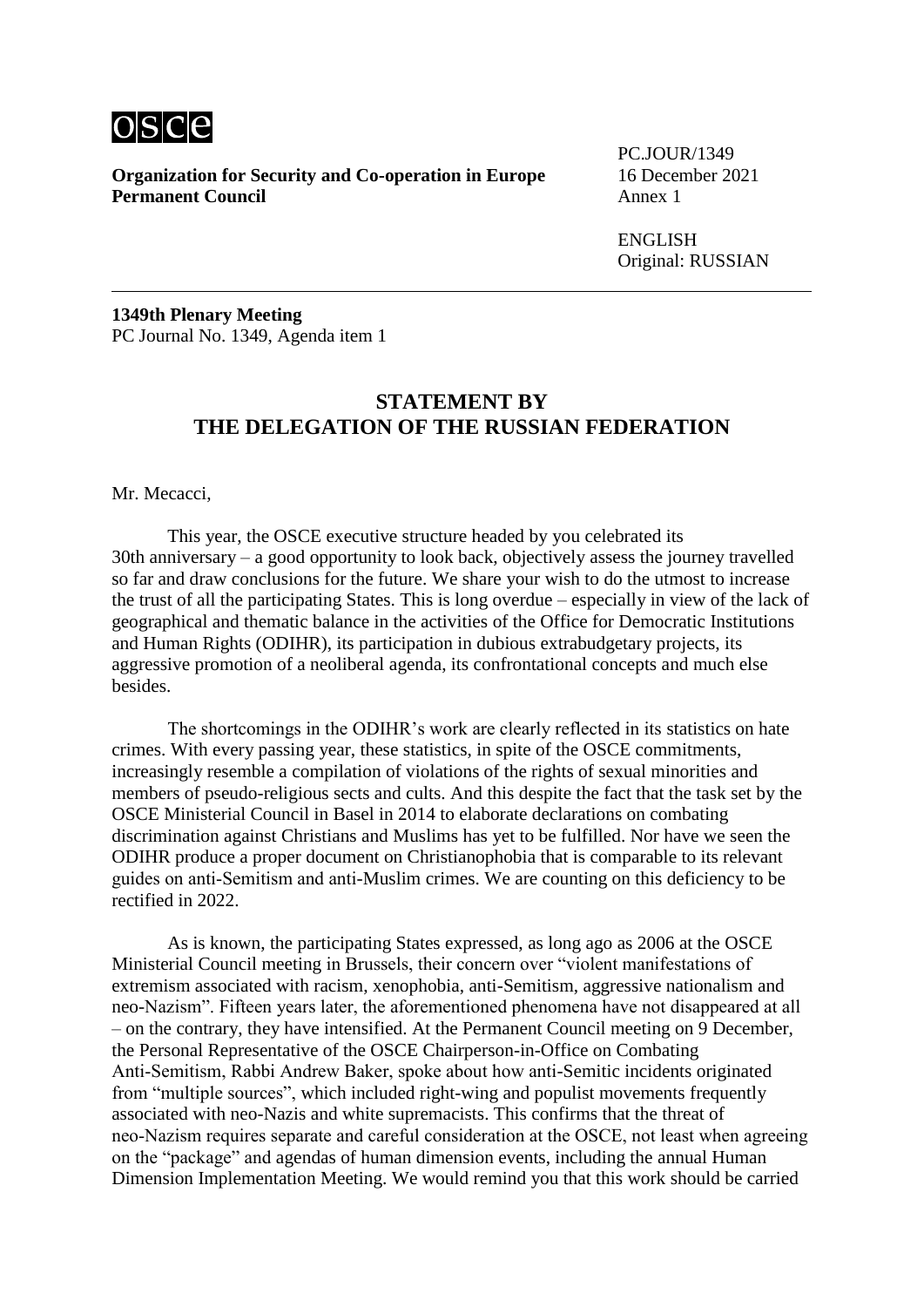out in accordance with the Rules of Procedure of the Organization and relevant decisions of the Ministerial Council and Permanent Council.

We share your concern about the impact of migration flows on the situation in the OSCE area. The causes of these are well known: they have to do with the destabilization of the Middle East and North Africa by the West. Egregious violations of the rights of migrants and refugees by one OSCE participating State were recently flagged by the European Court of Human Rights, which instructed that State to ensure minimum living standards and conditions for asylum seekers. It is completely unacceptable when border guards and military personnel use violence, stun grenades, smoke-puff charges and even chemical control agents against the civilian population, including children and women. Incidentally, the absence of a meaningful response from the ODIHR to these flagrant violations of human rights points to double standards.

You mention, in your report, that "times of crisis are opportunities to learn and develop further." In that regard, we urge you to pay due attention to, *inter alia*, social and economic rights, the elimination of statelessness, preservation of historical and cultural heritage, children's rights and the development of human contacts. A prompt reaction is required by the ODIHR and the OSCE High Commissioner on National Minorities to violations of linguistic and educational rights.

In general, as we have repeatedly stressed, the task of optimizing the whole human dimension of the OSCE is well overdue. Together with other like-minded countries, Russia has submitted relevant proposals on a number of occasions.

A few words now about the Office's election observation activities. These make up one of the ODIHR's main areas of work. It also continues to be the most deficient. We have drawn attention to major imbalances in the geographical distribution and scope of the missions, and also to the double standards to which the Office tends when describing the process and outcomes of elections in countries "east" and "west" of Vienna.

This year it did not prove possible to co-operate constructively with the ODIHR – even though we were willing to do so – when preparing and holding the elections to the State Duma owing to the Office having arbitrarily excluded itself from taking part in monitoring these. We hope that unacceptable situations of this kind will not occur henceforth. Draw your conclusions for the future. We should like to believe that our detailed statement on this topic at the Permanent Council on 5 August did not go unnoticed by you. In this respect, attempts to portray the ODIHR's election monitoring methodology as "acclaimed" and "reliable" are clearly unjustified.

The only way to improve the situation and "strengthen the observation methodology", as stipulated in particular by paragraph 13 of Brussels Ministerial Council Decision No. 19/06 on strengthening the effectiveness of the OSCE, is to develop agreed standards for election observation. Principles related to election monitoring approved by us all would facilitate the implementation of recommendations from reports and be conducive to more active co-operation by countries with the ODIHR in this area. Russia stands ready to support this in every possible way.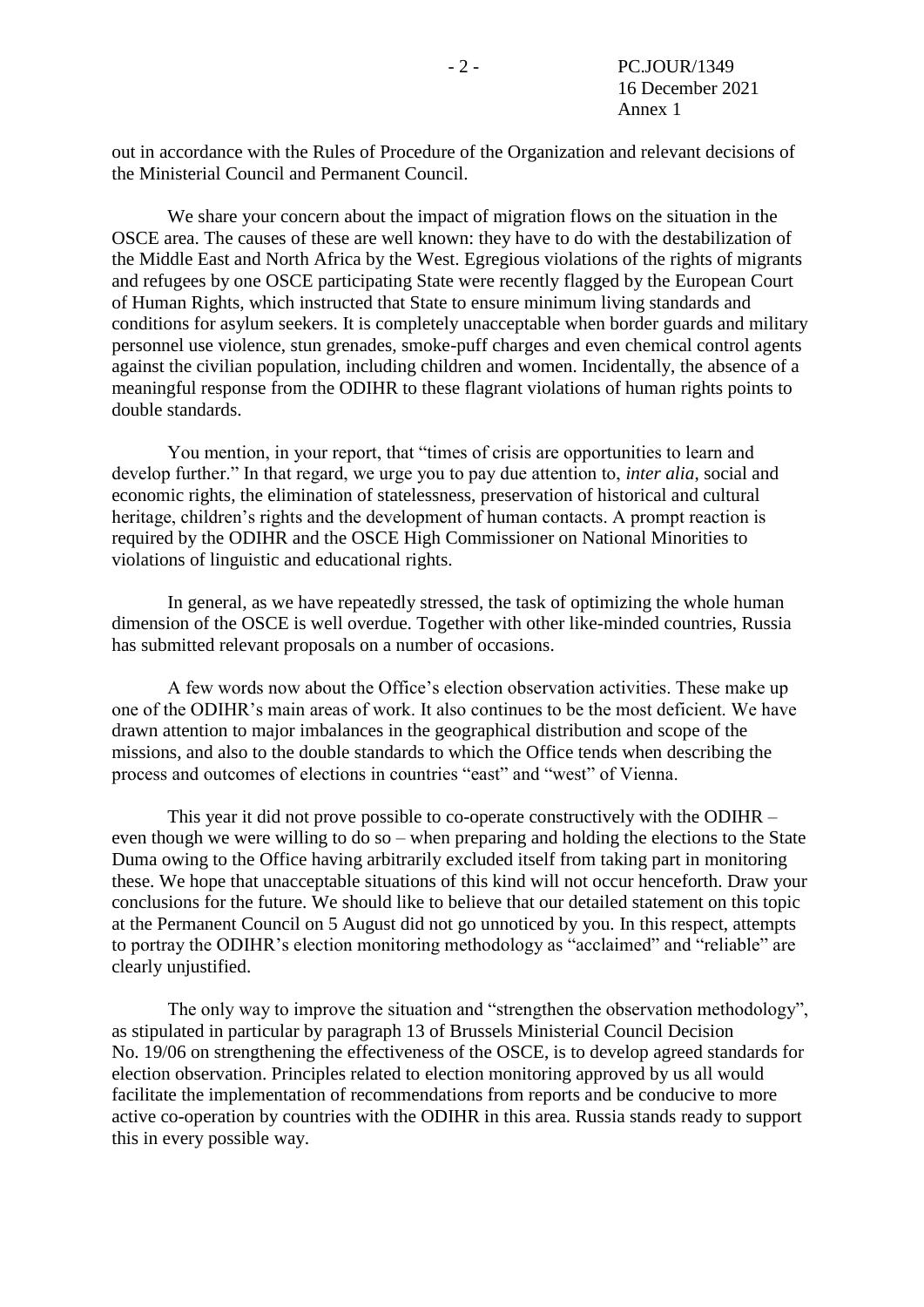Incidentally, other aspects of paragraph 13 of the aforementioned Brussels Ministerial Council decision have not lost their relevance either, notably with regard to the importance of paying "utmost attention" to the "impartiality and professionalism of ODIHR's election observation", among other things.

We believe it is important to continue the practice of annual ODIHR seminars on election observation. These events constitute one of the few platforms for professional discussions on relevant issues related to election monitoring.

We take note of your plans to do your utmost to strengthen financially the institution headed by you. We believe that for this to happen it is necessary to fulfil just one condition, namely to finally take into account the observations and concerns that have accumulated among participating States with regard to serious deficiencies in the ODIHR's programmatic and budgetary activities. We would welcome the initiation of a substantive discussion on this topic. Such a conversation is long overdue. Without this it is impossible in principle to talk about abandoning the practice of zero nominal growth in respect of the ODIHR's financial and staffing demands under the Unified Budget. This applies above all to the "Elections" programme: the narrative of that programme and the methodology used to calculate its resource requirements need to be revised. The Office refuses to give a real justification for an increase in expenditure on election observation. The elections calendar for next year – which, incidentally, you drew up yourself – clearly indicates that the ODIHR's budget proposal is excessive. You announced plans to deploy a "historic number" of election observation missions in 2022. Where to, if you don't mind us asking? In such circumstances, the allocation of additional funds for monitoring would be a blatant violation of generally accepted principles of budgetary discipline. Even if other countries are prepared to turn a blind eye to such a violation, it is something that Russia cannot stomach.

We regret that certain States are blocking the discussion of problems related to the ODIHR's programmes and budget. In this way they merely cause the situation to repeat itself every year whereby the Office's requests for its funding to be increased do not attract consensus and the approval of the Unified Budget is held up.

In short, there is plenty of work for the ODIHR to get on with. In closing, we wish you, Mr. Mecacci, and the Office's staff good health and success in activities that are in line with your mandate.

I thank you for your attention and request that the text of this statement be attached to the journal of today's meeting of the Permanent Council.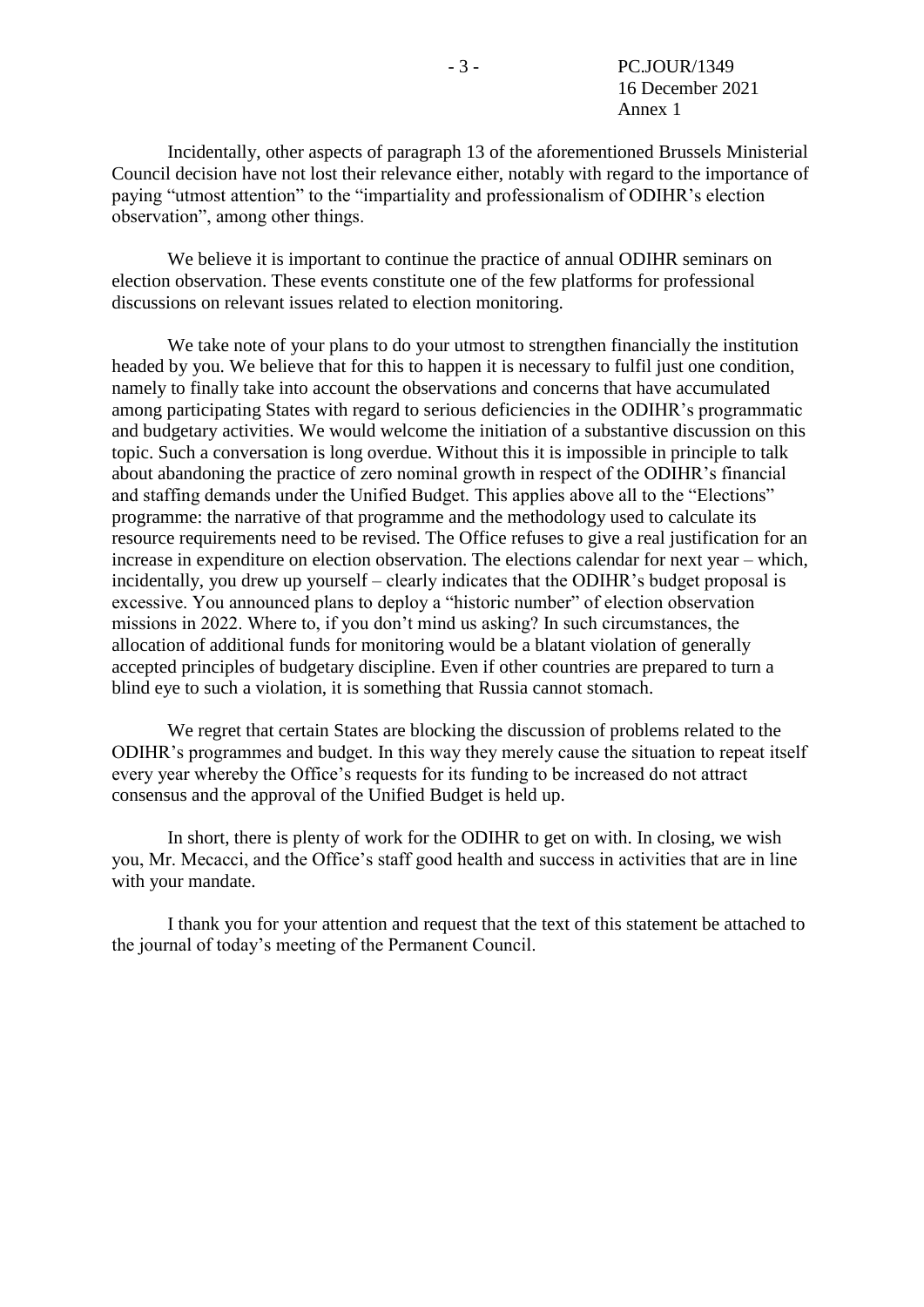

PC.JOUR/1349

Original: ENGLISH

**1349th Plenary Meeting** PC Journal No. 1349, Agenda item 2

## **STATEMENT BY THE DELEGATION OF ARMENIA**

Madam Chairperson,

At the outset, the delegation of Armenia would like to welcome Mr. Peter Maurer, President of the International Committee of the Red Cross (ICRC), back to the Permanent Council and to thank him for his presentation. Mr. Maurer, we have worked closely with the ICRC under your able leadership for so many years. We have benefited from your vast experience and immense wisdom. While this does not mean that our views have always had to be identical, we have always been able to discuss even the thorniest issues in an open manner, and this is something we greatly appreciate.

On numerous occasions you personally attached great importance to the reinforcement of attention to cross-cutting issues related to international humanitarian law and international human rights law. The ICRC as an institution has actively contributed to the discussion of this and many other pertinent subjects. We follow and attentively study the inputs the ICRC makes on a number of issues, including the digitalization of contemporary warfare and the issue of attribution of responsibility in connection with lethal autonomous weapons systems. These issues may sound like science fiction to the general public but they are real and acute challenges of our time. The ICRC does a great job in drawing the international community's attention to these issues, which should not be allowed to slip out of control or to become detached from the issue of responsibility as envisaged by international humanitarian law.

Armenia has always attached great importance to its co-operation with the ICRC on account of the humanitarian and noble nature of the organization's activities and its fundamental commitment to impartiality, neutrality and independence. We continuously commended the efforts and good offices of the ICRC during the First Nagorno-Karabakh War. Today, in the aftermath of the second war of aggression unleashed by Azerbaijan and its allies against the people of Artsakh and Armenia, this co-operation continues to be one of vital importance and urgency. During these challenging times, we continue to give political and financial support to the activities of the ICRC.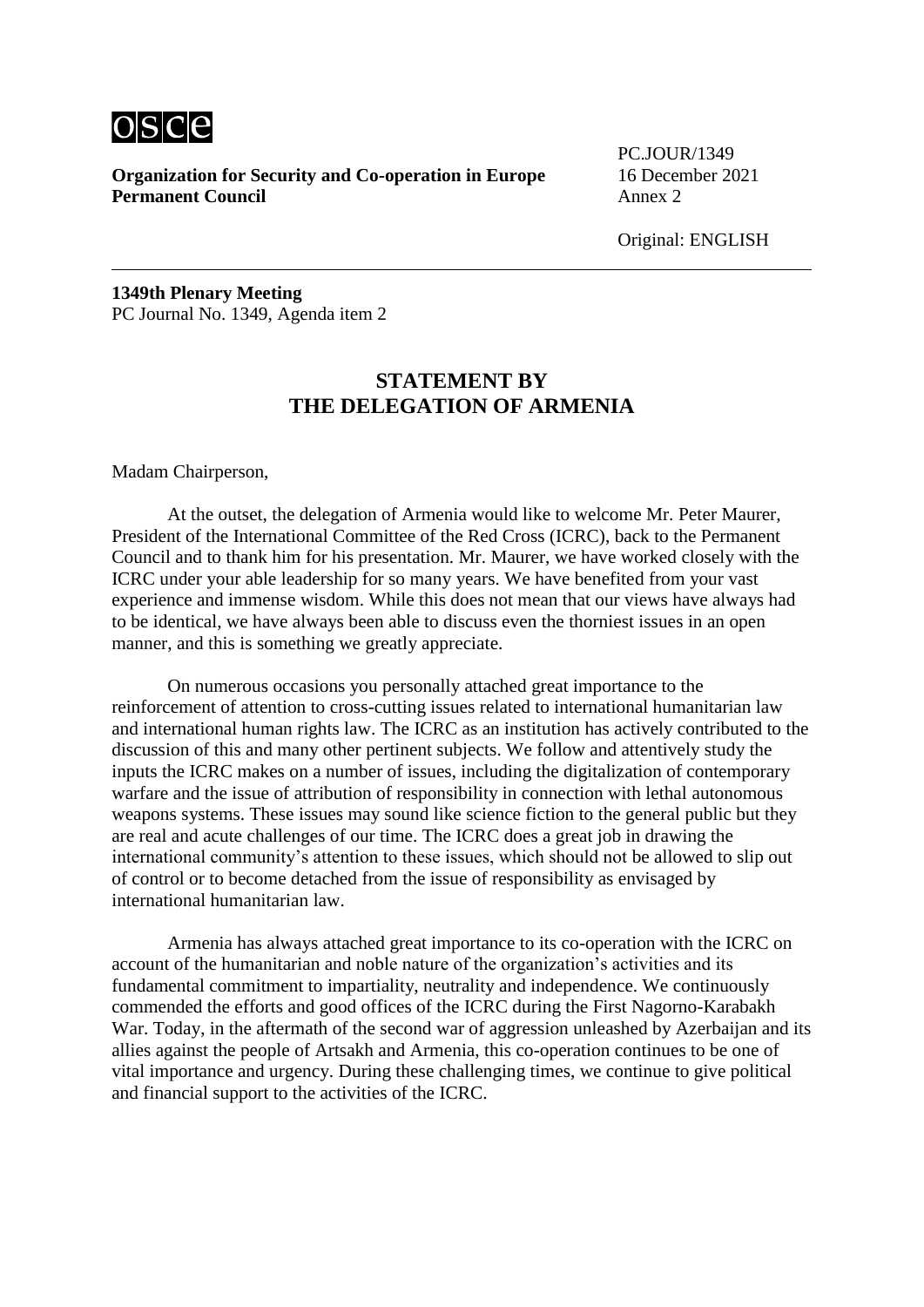#### Mr. President,

The implementation of the tasks and responsibilities of the ICRC would be much easier and its efforts more effective if all parties to a conflict were to fulfil their commitments and obligations under international humanitarian law in good faith. Unfortunately, in our region we have to face the grim reality of a party to the conflict in question showing complete disregard and disrespect for the basic and founding premises of international humanitarian law, which stipulates the release and repatriation without delay of prisoners of war after the cessation of active hostilities, as well as the absolute prohibition of hostage-taking practices. More than a year after the end of the 44-day war of aggression, Azerbaijan continues to openly ignore its international commitments and obligations under international humanitarian law. Despite the fact that Armenia, in accordance with its obligations under the trilateral statement of 9 November 2020, has returned all Azerbaijani prisoners to Baku, the Azerbaijani authorities continue to illegally detain more than one hundred Armenian prisoners of war and civilian captives. Until now, Azerbaijan has confirmed the detention of only 40 Armenian captives, including 37 military personnel and 3 civilians. Azerbaijan has disregarded the interim measures decided upon by the European Court of Human Rights and continues to hide the real number of the Armenian prisoners of war and civilian captives, putting them at risk of enforced disappearance.

A vivid example of such enforced disappearance is the case of the so-called "Zangelan group". According to videos posted on social media and testimonies of repatriated Armenian prisoners of war, 21 persons from this group were captured by Azerbaijani troops. The Armenian side hopes that there is still a chance to save these young people.

Enforced disappearances, which may include cases of extrajudicial executions, are crimes against humanity with no statute of limitations. Concern about enforced disappearances was also expressed in the report "Humanitarian consequences of the conflict between Armenia and Azerbaijan" of the Committee on Migration, Refugees and Displaced Persons of the Parliamentary Assembly of the Council of Europe (see resolution 2391 (2021)). Rapporteur Paul Gavan handed over a list of 31 alleged captives to the office of the Prosecutor General and to the Commissioner for Human Rights (Ombudsman) of Azerbaijan during his visit to Baku.

#### Dear colleagues,

For a whole year, Azerbaijan has been circumventing the provisions of international humanitarian law by invoking fabricated legal proceedings against Armenian prisoners of war. Azerbaijan continues to conduct mock trials of Armenian prisoners of war and to impose lengthy prison sentences on bogus charges.

Another example of a grave breach of the Geneva Conventions is the torture and inhuman treatment of Armenian prisoners of war, numerous cases of which are meticulously documented. In a report on its visit to Armenia and Artsakh, Human Rights Watch described the humiliating treatment and torture of Armenian captives by Azerbaijan as a war crime. Many other human rights organizations, including Freedom House, have addressed this issue, in particular calling on the Azerbaijani authorities to fully co-operate with the European Court of Human Rights by providing comprehensive information on Armenian prisoners and by respecting and protecting their rights.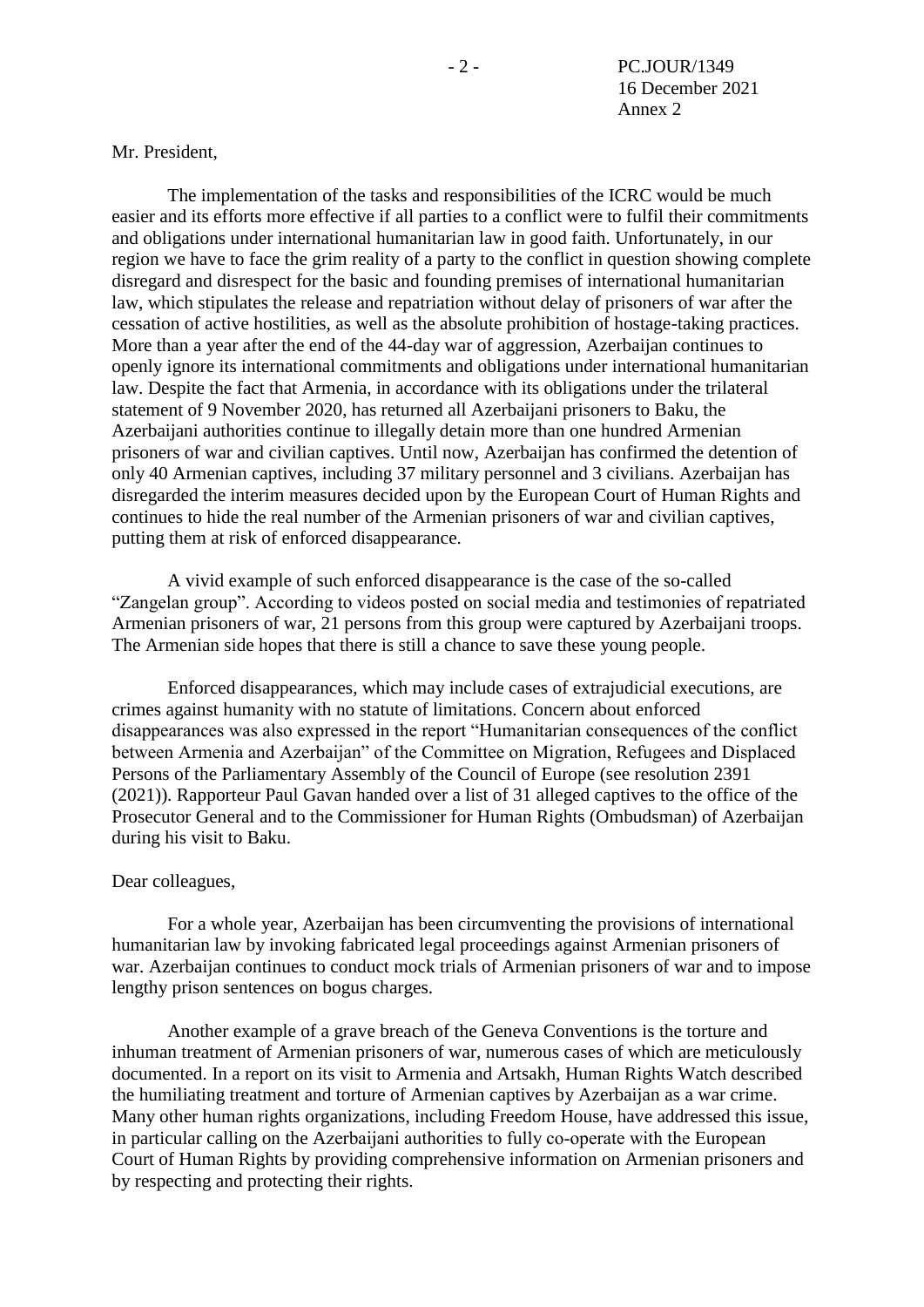In this regard, the ruling of the International Court of Justice of 7 December 2021 under the International Convention on the Elimination of All Forms of Racial Discrimination is an important milestone. It required the Azerbaijani authorities to "protect from violence and bodily harm all persons captured in relation to the 2020 Conflict who remain in detention, and ensure their security and equality before the law".

Let me also recall that Azerbaijan detained even more Armenian servicemen during and after the 12 May 2021 incursion of its armed forces into the sovereign territory of Armenia.

We reiterate that all Armenian prisoners of war and civilian captives held in Azerbaijan must be immediately released and repatriated without any preconditions. We remind Azerbaijan that Common Article 1 of the Geneva Conventions stipulates that the High Contracting Parties undertake to respect and to ensure respect for the Conventions in all – I repeat, all – circumstances.

#### Mr. President,

We understand the complexity of the environment in which the ICRC operates. We thank the Committee for all its efforts, including its periodic visits to Armenian prisoners of war and other detainees. The immediate and unconditional release of all Armenian prisoners of war and civilian captives remains one of the most pressing issues for Armenia.

Armenia recalls that in 1983 the ICRC invoked Common Article 1 in the context of the mistreatment of prisoners of war. We are convinced that the situation with the Armenian prisoners of war and civilian detainees in Azerbaijan deserves a similar reaction, as it would seem to us to be the only way to increase pressure on Azerbaijan to desist from their mistreatment.

In conclusion, Armenia takes note of the announcement of the election of Ms. Mirjana Spoljaric Egger as the ICRC's new President. We are looking forward to continuing our close co-operation throughout the ICRC leadership transition and after it, both in Nagorno-Karabakh and in the further promotion and protection of international humanitarian law across the globe. Rest assured that the ICRC can always count on Armenia and on its continued and strong support.

Finally, we again thank you, President Maurer, and wish you every success in all your future endeavours.

Madam Chairperson,

I kindly ask you to attach this statement to the journal of today's meeting.

Thank you.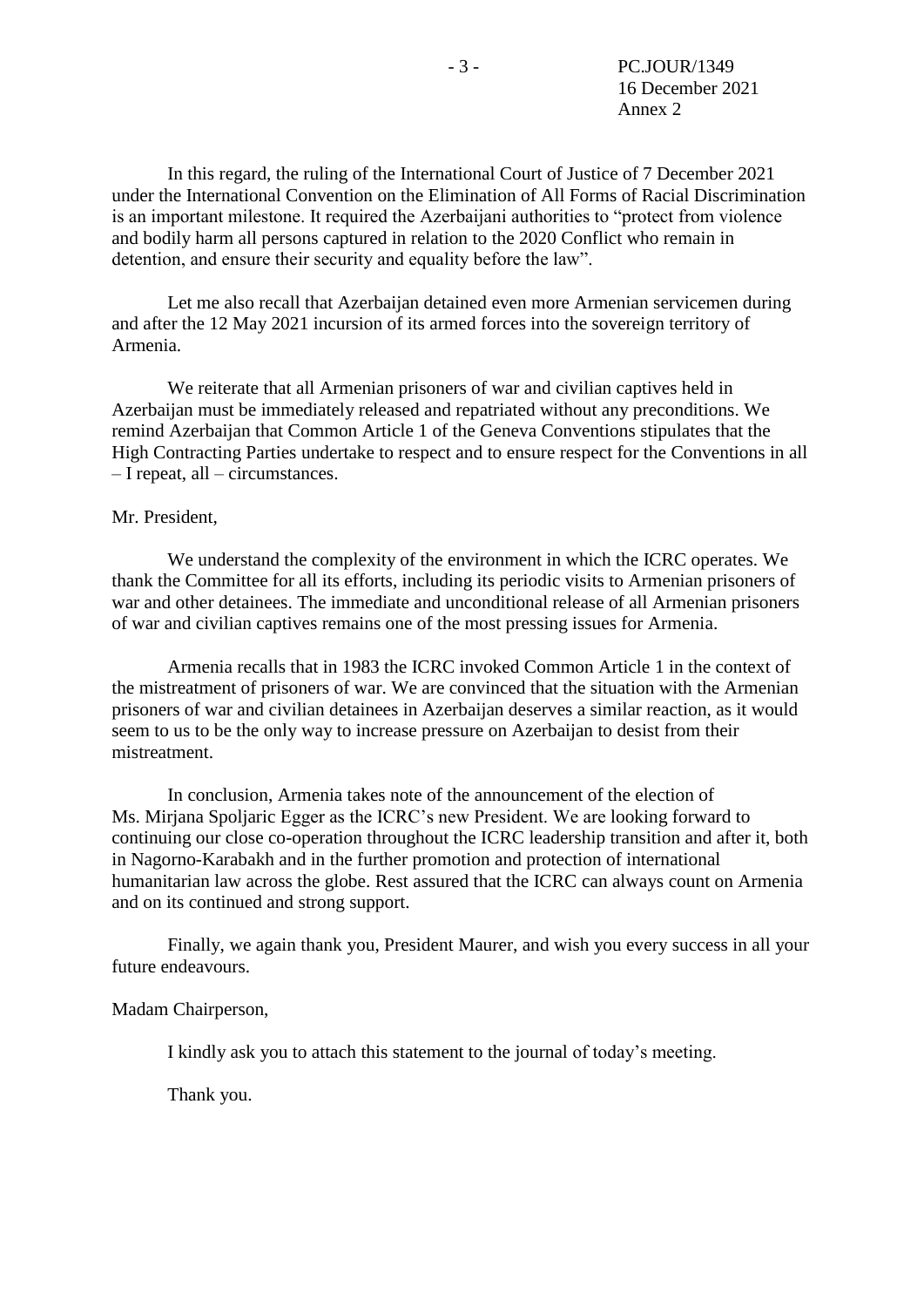

PC.DEC/1434

Original: ENGLISH

**1349th Plenary Meeting** PC Journal No. 1349, Agenda item 3

## **DECISION No. 1434 EXTENSION OF THE MANDATE OF THE OSCE MISSION TO BOSNIA AND HERZEGOVINA**

The Permanent Council,

Decides to extend the mandate of the OSCE Mission to Bosnia and Herzegovina until 31 December 2022.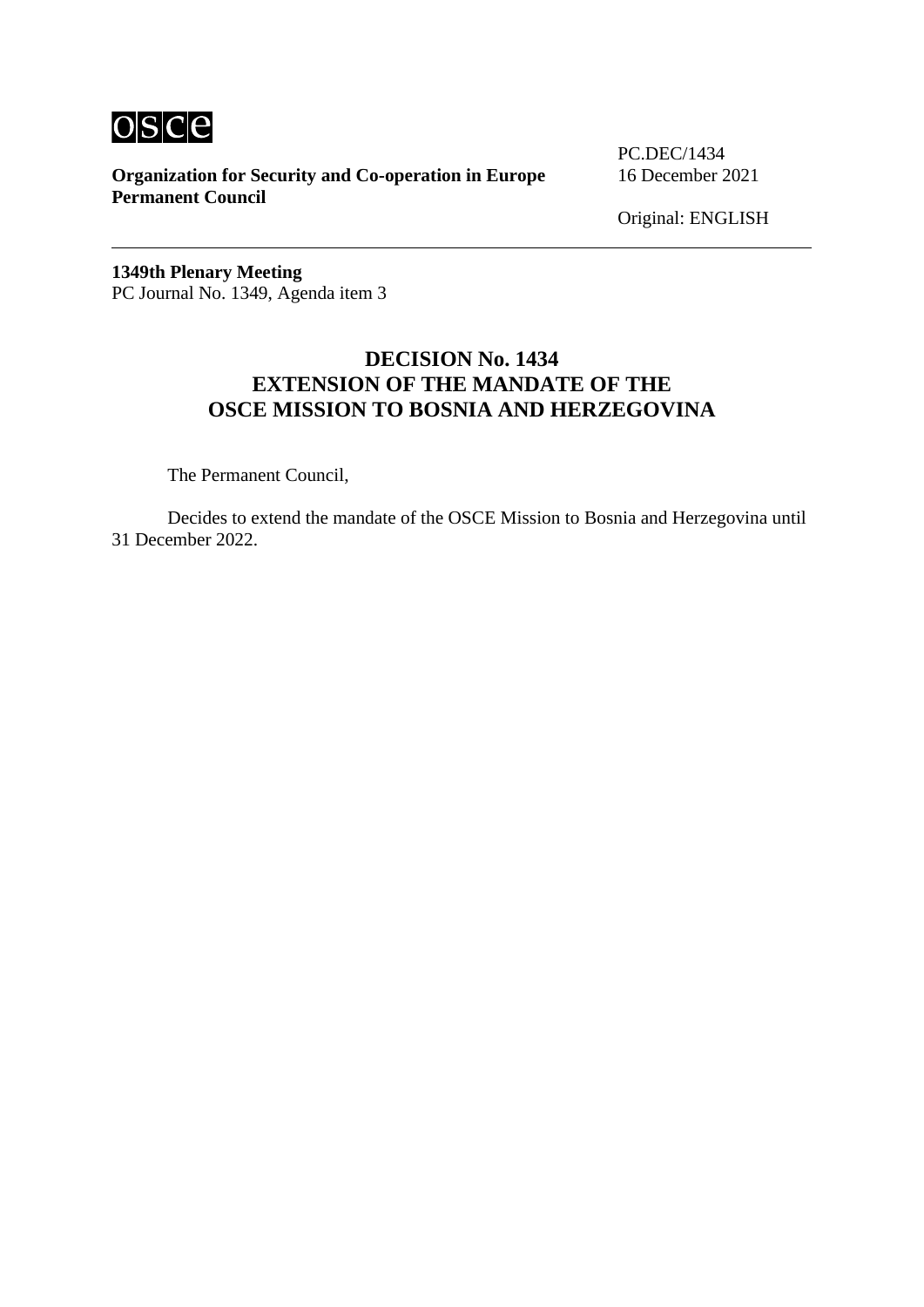

PC.DEC/1435

Original: ENGLISH

**1349th Plenary Meeting** PC Journal No. 1349, Agenda item 4

## **DECISION No. 1435 EXTENSION OF THE MANDATE OF THE OSCE PROGRAMME OFFICE IN DUSHANBE**

The Permanent Council,

Decides to extend the mandate of the OSCE Programme Office in Dushanbe until 31 December 2022.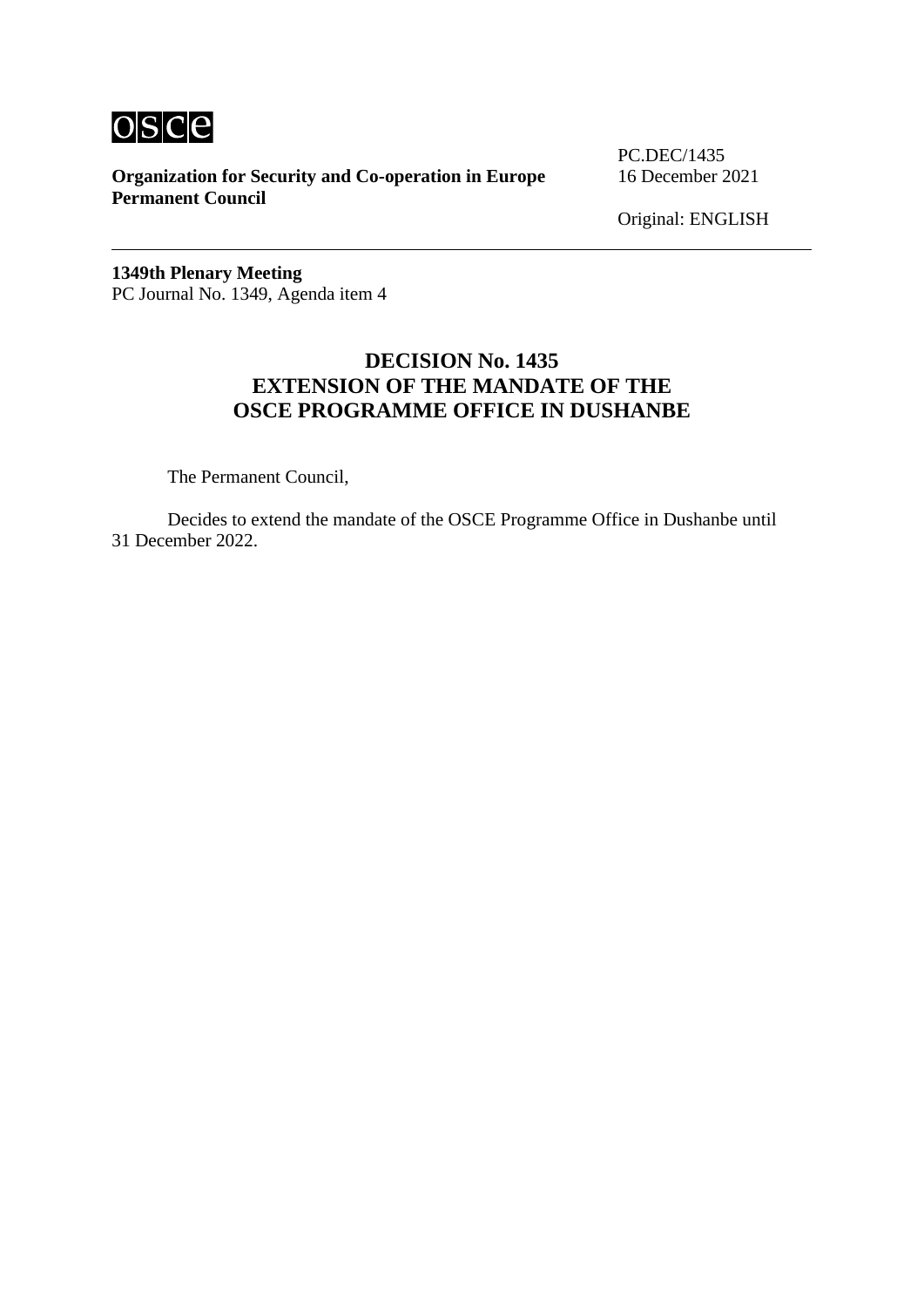

PC.DEC/1436

Original: ENGLISH

**1349th Plenary Meeting** PC Journal No. 1349, Agenda item 5

## **DECISION No. 1436 REVISION OF THE 2021 UNIFIED BUDGET**

The Permanent Council,

Recalling Decision No. 1413 (PC.DEC/1413) of 18 August 2021 on the approval of the 2021 Unified Budget,

Recalling Financial Regulation 3.02(a)(i) on transfers between Main Programmes,

Having reviewed the proposals submitted by the Secretary General presented under document PC.ACMF/125/21 of 10 December 2021,

Approves the revisions for the funds, main programmes and programmes of the OSCE 2021 year-end Unified Budget revision as contained in the attached annex.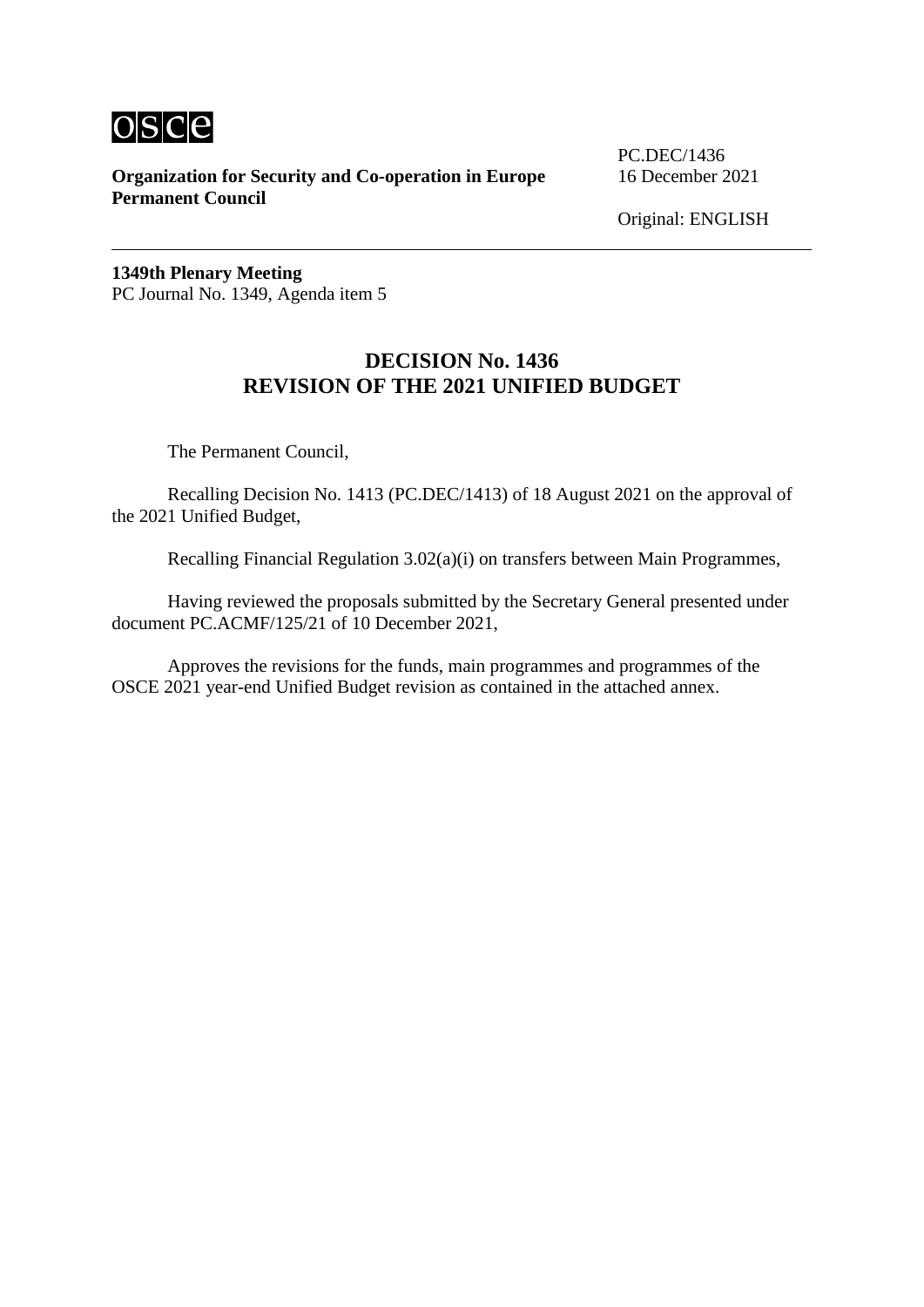PC.DEC/1436 16 December 2021 Annex

## **REVISION OF THE 2021 UNIFIED BUDGET**

| Fund<br><b>Main Programme</b><br>Programme                                  | <b>Approved</b><br><b>Budget</b> | <b>Transfers</b><br>as per<br><b>Financial</b><br><b>Regulation</b><br>3.02(b)<br>Increase/<br>(Decrease) | <b>Revised</b><br>approved<br><b>Budget</b> | <b>Permanent</b><br>Council<br>authorized<br>transfers<br>Increase/<br>(Decrease) | <b>Revised</b><br><b>Budget</b><br>after<br>transfers |
|-----------------------------------------------------------------------------|----------------------------------|-----------------------------------------------------------------------------------------------------------|---------------------------------------------|-----------------------------------------------------------------------------------|-------------------------------------------------------|
| <b>I. FUNDS RELATED TO</b><br><b>SECRETARIAT AND</b><br><b>INSTITUTIONS</b> |                                  |                                                                                                           |                                             |                                                                                   |                                                       |
| <b>The Secretariat</b>                                                      |                                  |                                                                                                           |                                             |                                                                                   |                                                       |
| <b>Secretary General and</b><br><b>Central Services</b>                     |                                  |                                                                                                           |                                             |                                                                                   |                                                       |
| <b>Executive Management</b>                                                 | 1,190,500                        | 15,000                                                                                                    | 1,205,500                                   |                                                                                   | 1,205,500                                             |
| <b>Security Management</b>                                                  | 636,500                          | 17,000                                                                                                    | 653,500                                     |                                                                                   | 653,500                                               |
| <b>External Co-operation</b>                                                | 653,700                          | (65,000)                                                                                                  | 588,700                                     |                                                                                   | 588,700                                               |
| Office of Legal Affairs                                                     | 786,800                          | (15,000)                                                                                                  | 771,800                                     |                                                                                   | 771,800                                               |
| Communication and Media                                                     |                                  |                                                                                                           |                                             |                                                                                   |                                                       |
| <b>Relations Section</b>                                                    | 1,664,000                        | (20,000)                                                                                                  | 1,644,000                                   |                                                                                   | 1,644,000                                             |
| Conference and Language                                                     |                                  |                                                                                                           |                                             |                                                                                   |                                                       |
| <b>Services</b><br>The OSCE Documentation                                   | 5,437,500                        | 108,000                                                                                                   | 5,545,500                                   | 255,000                                                                           | 5,800,500                                             |
| Centre in Prague                                                            | 640,100                          | (40,000)                                                                                                  | 600,100                                     |                                                                                   | 600,100                                               |
| <b>Gender Issues</b>                                                        | 437,100                          |                                                                                                           | 437,100                                     |                                                                                   | 437,100                                               |
| Total                                                                       | 11,446,200                       |                                                                                                           | 11,446,200                                  | 255,000                                                                           | 11,701,200                                            |
| <b>Chairperson-in-Office</b>                                                |                                  |                                                                                                           |                                             |                                                                                   |                                                       |
| Short-Term Mission/Visits of                                                |                                  |                                                                                                           |                                             |                                                                                   |                                                       |
| CiO and PR of the CiO                                                       | 500,000                          |                                                                                                           | 500,000                                     |                                                                                   | 500,000                                               |
| Advisory Committee on                                                       |                                  |                                                                                                           |                                             |                                                                                   |                                                       |
| Management and Finance                                                      |                                  |                                                                                                           |                                             |                                                                                   |                                                       |
| (ACMF)                                                                      | 11,000                           |                                                                                                           | 11,000                                      |                                                                                   | 11,000                                                |
| Panel of Adjudicators                                                       | 32,800                           |                                                                                                           | 32,800                                      |                                                                                   | 32,800                                                |
| <b>Audit Committee</b>                                                      | 34,000                           |                                                                                                           | 34,000                                      |                                                                                   | 34,000                                                |
| <b>External Auditors</b>                                                    | 85,200                           |                                                                                                           | 85,200                                      |                                                                                   | 85,200                                                |
| <b>Total</b>                                                                | 663,000                          |                                                                                                           | 663,000                                     |                                                                                   | 663,000                                               |
| <b>Internal Oversight</b>                                                   |                                  |                                                                                                           |                                             |                                                                                   |                                                       |
| <b>Internal Oversight</b>                                                   | 1,828,900                        |                                                                                                           | 1,828,900                                   | (100,000)                                                                         | 1,728,900                                             |
| <b>Total</b>                                                                | 1,828,900                        |                                                                                                           | 1,828,900                                   | (100,000)                                                                         | 1,728,900                                             |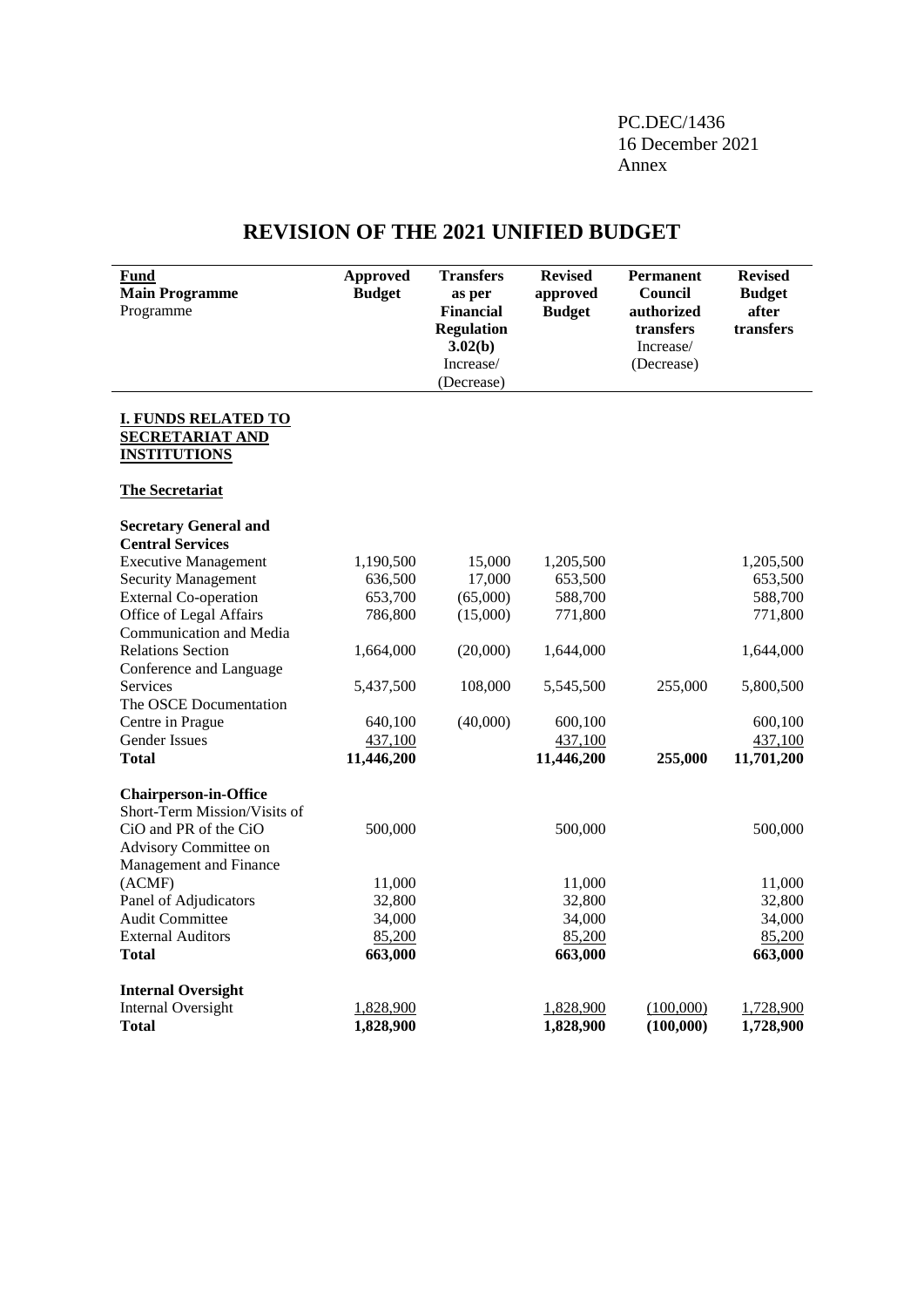| 1,073,700<br>1,073,700<br>547,300<br>691,900<br>800,600 |
|---------------------------------------------------------|
|                                                         |
|                                                         |
|                                                         |
|                                                         |
|                                                         |
|                                                         |
|                                                         |
|                                                         |
|                                                         |
|                                                         |
|                                                         |
|                                                         |
|                                                         |
|                                                         |
|                                                         |
|                                                         |
| 654,800<br>2,694,600                                    |
|                                                         |
|                                                         |
|                                                         |
| 1,899,200                                               |
|                                                         |
| 256,500                                                 |
| 2,155,700                                               |
|                                                         |
|                                                         |
| 497,400                                                 |
| 1,474,000                                               |
| 1,184,700                                               |
|                                                         |
| 493,000                                                 |
| 12,700                                                  |
| 696,200                                                 |
|                                                         |
| 633,900<br>4,991,900                                    |
|                                                         |
|                                                         |
|                                                         |
|                                                         |
| 4,171,600                                               |
|                                                         |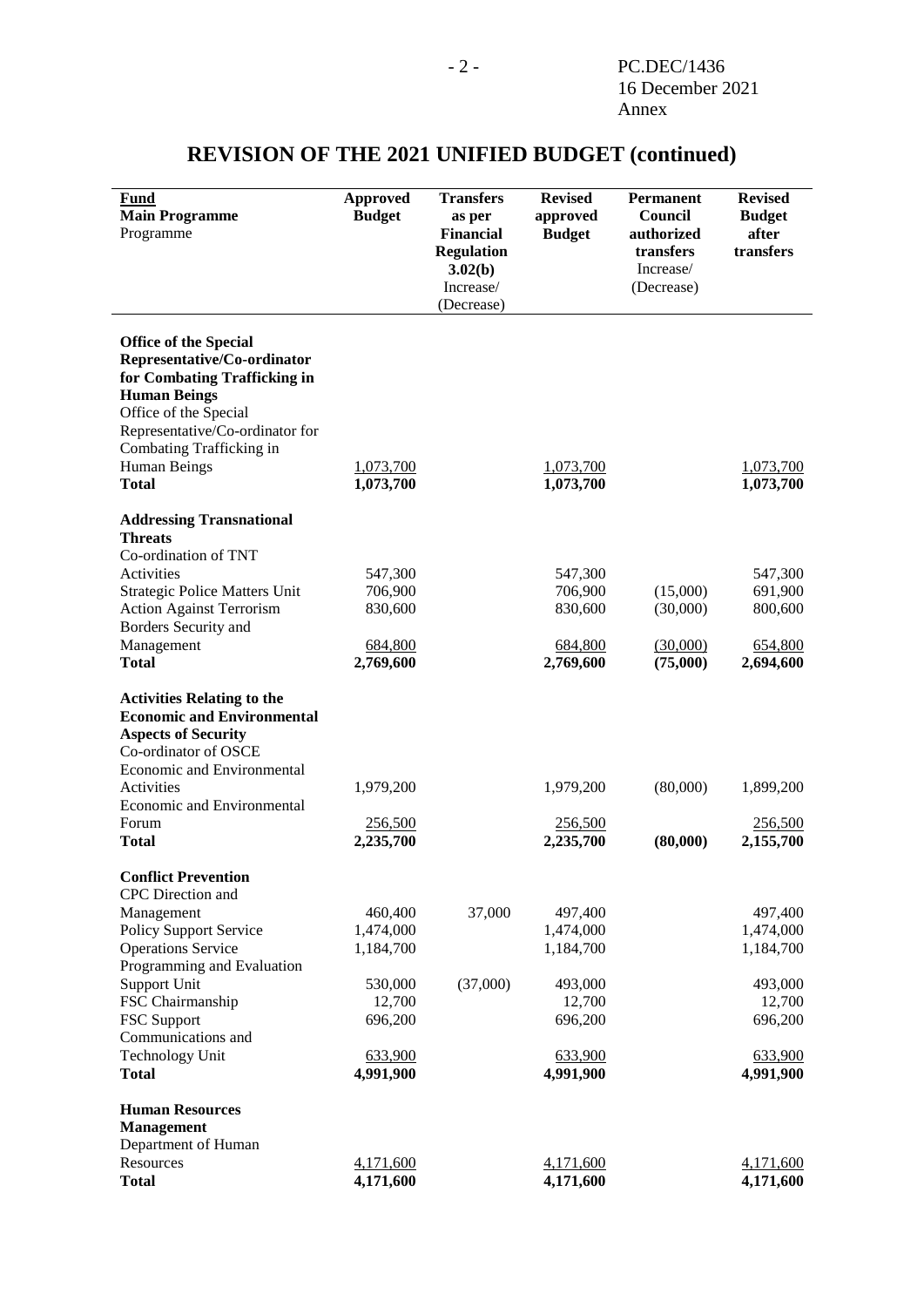| <b>Fund</b><br><b>Main Programme</b><br>Programme                                         | <b>Approved</b><br><b>Budget</b> | <b>Transfers</b><br>as per<br><b>Financial</b><br><b>Regulation</b><br>3.02(b)<br>Increase/<br>(Decrease) | <b>Revised</b><br>approved<br><b>Budget</b> | Permanent<br>Council<br>authorized<br>transfers<br>Increase/<br>(Decrease) | <b>Revised</b><br><b>Budget</b><br>after<br>transfers |
|-------------------------------------------------------------------------------------------|----------------------------------|-----------------------------------------------------------------------------------------------------------|---------------------------------------------|----------------------------------------------------------------------------|-------------------------------------------------------|
|                                                                                           |                                  |                                                                                                           |                                             |                                                                            |                                                       |
| <b>Department of Management</b>                                                           |                                  |                                                                                                           |                                             |                                                                            |                                                       |
| and Finance                                                                               |                                  |                                                                                                           |                                             |                                                                            |                                                       |
| Management and Co-ordination                                                              | 888,200                          |                                                                                                           | 888,200                                     |                                                                            | 888,200                                               |
| <b>Budget and Finance Services</b>                                                        | 2,162,200                        |                                                                                                           | 2,162,200                                   |                                                                            | 2,162,200                                             |
| Information and                                                                           |                                  |                                                                                                           |                                             |                                                                            |                                                       |
| <b>Communication Technology</b>                                                           |                                  |                                                                                                           |                                             |                                                                            |                                                       |
| Services                                                                                  | 4,370,900                        |                                                                                                           | 4,370,900                                   |                                                                            | 4,370,900                                             |
| <b>Mission Support Services</b>                                                           | 2,517,600                        |                                                                                                           | 2,517,600                                   |                                                                            | 2,517,600                                             |
| <b>Total</b>                                                                              | 9,938,900                        |                                                                                                           | 9,938,900                                   |                                                                            | 9,938,900                                             |
| <b>TOTAL FOR THE</b>                                                                      |                                  |                                                                                                           |                                             |                                                                            |                                                       |
| <b>SECRETARIAT</b>                                                                        | 39,119,500                       |                                                                                                           | 39,119,500                                  |                                                                            | 39,119,500                                            |
|                                                                                           |                                  |                                                                                                           |                                             |                                                                            |                                                       |
| <b>Office for Democratic</b>                                                              |                                  |                                                                                                           |                                             |                                                                            |                                                       |
| <b>Institutions and Human</b>                                                             |                                  |                                                                                                           |                                             |                                                                            |                                                       |
| <b>Rights</b><br>Direction and Policy                                                     | 1,294,600                        | 80,200                                                                                                    |                                             |                                                                            |                                                       |
| Fund Administration Unit                                                                  | 2,970,700                        | (143,200)                                                                                                 | 1,374,800<br>2,827,500                      |                                                                            | 1,374,800<br>2,827,500                                |
| <b>Human Dimension Meetings</b>                                                           | 603,000                          |                                                                                                           | 603,000                                     |                                                                            | 603,000                                               |
| Democratization                                                                           | 1,580,300                        |                                                                                                           | 1,580,300                                   |                                                                            | 1,580,300                                             |
| Human Rights                                                                              | 1,232,200                        | 55,000                                                                                                    | 1,287,200                                   |                                                                            | 1,287,200                                             |
| Elections                                                                                 | 6,505,200                        | 130,000                                                                                                   | 6,635,200                                   |                                                                            | 6,635,200                                             |
| Tolerance and                                                                             |                                  |                                                                                                           |                                             |                                                                            |                                                       |
| Non-Discrimination                                                                        | 1,418,200                        | (70,000)                                                                                                  | 1,348,200                                   |                                                                            | 1,348,200                                             |
| Roma and Sinti Issues                                                                     | 555,700                          | (52,000)                                                                                                  | 503,700                                     |                                                                            | 503,700                                               |
| <b>Total</b>                                                                              | 16,159,900                       |                                                                                                           | 16,159,900                                  |                                                                            | 16,159,900                                            |
| <b>High Commissioner on</b>                                                               |                                  |                                                                                                           |                                             |                                                                            |                                                       |
| <b>National Minorities</b>                                                                |                                  |                                                                                                           |                                             |                                                                            |                                                       |
| <b>Fund Administration Unit</b>                                                           | 544,700                          | 30,500                                                                                                    | 575,200                                     |                                                                            | 575,200                                               |
| Office of the High                                                                        |                                  |                                                                                                           |                                             |                                                                            |                                                       |
| Commissioner                                                                              | 2,959,300                        | (30,500)                                                                                                  | 2,928,800                                   |                                                                            | 2,928,800                                             |
| <b>Total</b>                                                                              | 3,504,000                        |                                                                                                           | 3,504,000                                   |                                                                            | 3,504,000                                             |
|                                                                                           |                                  |                                                                                                           |                                             |                                                                            |                                                       |
| <b>Representative on Freedom of</b>                                                       |                                  |                                                                                                           |                                             |                                                                            |                                                       |
| the Media<br>Freedom of the Media                                                         | 1,608,800                        |                                                                                                           | 1,608,800                                   |                                                                            | 1,608,800                                             |
| <b>Total</b>                                                                              | 1,608,800                        |                                                                                                           | 1,608,800                                   |                                                                            | 1,608,800                                             |
|                                                                                           |                                  |                                                                                                           |                                             |                                                                            |                                                       |
| <b>TOTAL FOR FUNDS</b><br><b>RELATED TO THE</b><br>SECRETARIAT AND<br><b>INSTITUTIONS</b> | 60,392,200                       |                                                                                                           | 60,392,200                                  |                                                                            | 60,392,200                                            |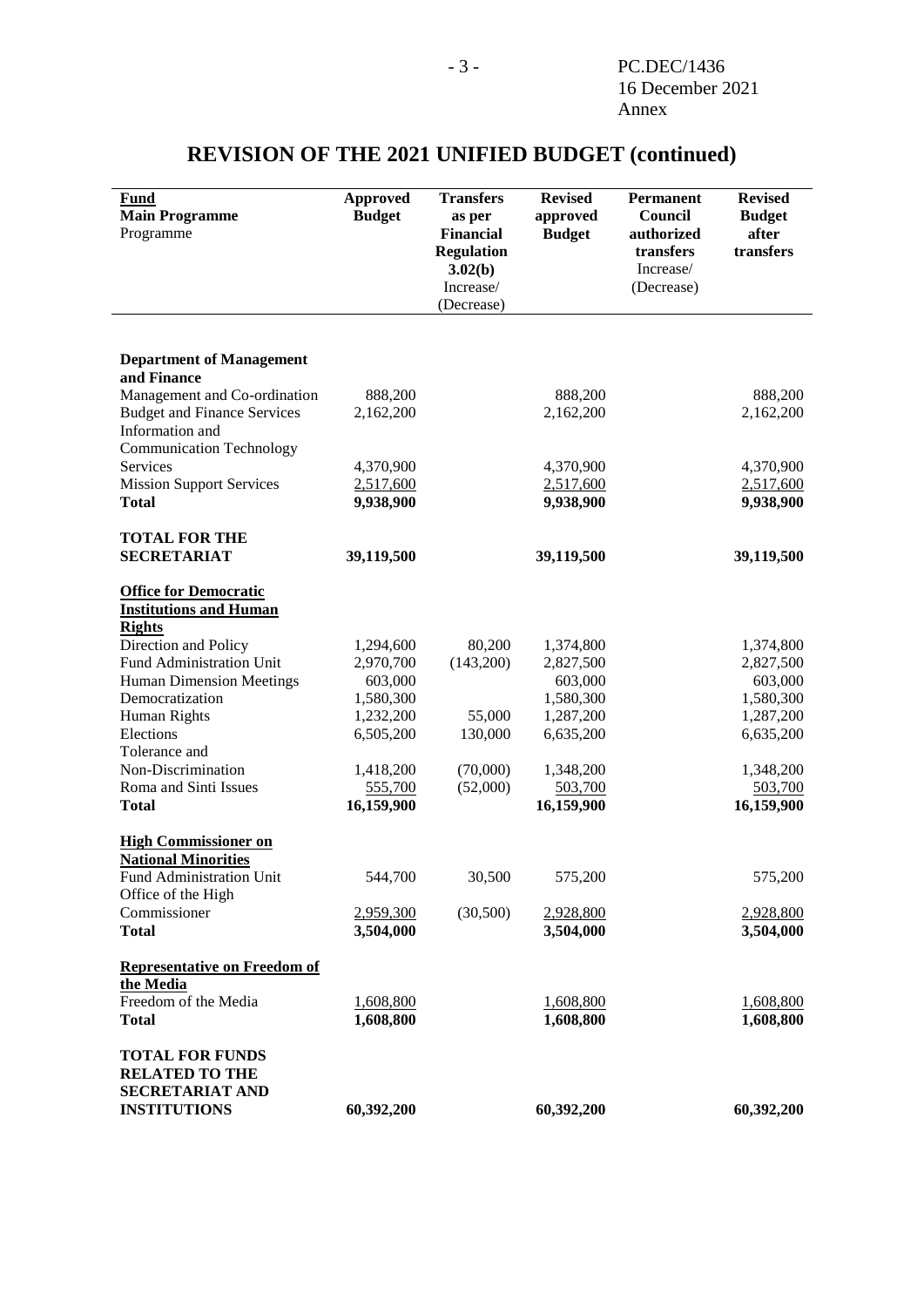| Fund<br><b>Main Programme</b><br>Programme               | <b>Approved</b><br><b>Budget</b> | <b>Transfers</b><br>as per<br><b>Financial</b><br><b>Regulation</b><br>3.02(b)<br>Increase/<br>(Decrease) | <b>Revised</b><br>approved<br><b>Budget</b> | <b>Permanent</b><br>Council<br>authorized<br>transfers<br>Increase/<br>(Decrease) | <b>Revised</b><br><b>Budget</b><br>after<br>transfers |
|----------------------------------------------------------|----------------------------------|-----------------------------------------------------------------------------------------------------------|---------------------------------------------|-----------------------------------------------------------------------------------|-------------------------------------------------------|
| <b>II. FUNDS RELATED TO</b>                              |                                  |                                                                                                           |                                             |                                                                                   |                                                       |
| <b>OSCE FIELD OPERATIONS</b>                             |                                  |                                                                                                           |                                             |                                                                                   |                                                       |
| <b>Augmentations</b>                                     |                                  |                                                                                                           |                                             |                                                                                   |                                                       |
| <b>Secretariat Augmentations</b>                         |                                  |                                                                                                           |                                             |                                                                                   |                                                       |
| <b>Policy Support Service</b>                            | 247,800                          |                                                                                                           | 247,800                                     |                                                                                   | 247,800                                               |
| Information and                                          |                                  |                                                                                                           |                                             |                                                                                   |                                                       |
| <b>Communication Technology</b>                          |                                  |                                                                                                           |                                             |                                                                                   |                                                       |
| Services<br><b>Mission Support Services</b>              | 768,200<br>738,300               |                                                                                                           | 768,200<br>738,300                          |                                                                                   | 768,200<br>738,300                                    |
| <b>Total</b>                                             | 1,754,300                        |                                                                                                           | 1,754,300                                   |                                                                                   | 1,754,300                                             |
|                                                          |                                  |                                                                                                           |                                             |                                                                                   |                                                       |
| <b>ODIHR</b> Augmentation                                |                                  |                                                                                                           |                                             |                                                                                   |                                                       |
| <b>ODIHR</b> Democratization                             | 234,100                          |                                                                                                           | 234,100                                     |                                                                                   | 234,100                                               |
| <b>Total</b>                                             | 234,100                          |                                                                                                           | 234,100                                     |                                                                                   | 234,100                                               |
| <b>Total for Augmentations</b>                           | 1,988,400                        |                                                                                                           | 1,988,400                                   |                                                                                   | 1,988,400                                             |
| <b>SOUTH-EASTERN EUROPE</b>                              |                                  |                                                                                                           |                                             |                                                                                   |                                                       |
| <b>Mission in Kosovo</b>                                 |                                  |                                                                                                           |                                             |                                                                                   |                                                       |
| Office of Head of Mission                                | 2,750,300                        | (86,000)                                                                                                  | 2,664,300                                   |                                                                                   | 2,664,300                                             |
| Fund Administration Unit                                 | 5,495,100                        | 69,800                                                                                                    | 5,564,900                                   |                                                                                   | 5,564,900                                             |
| Security and Public Safety                               | 1,582,700                        | 68,000                                                                                                    | 1,650,700                                   |                                                                                   | 1,650,700                                             |
| Democratization                                          | 1,744,600                        | (37, 300)                                                                                                 | 1,707,300                                   |                                                                                   | 1,707,300                                             |
| Human Rights and<br>Communities                          | 5,889,900                        | (14,500)                                                                                                  | 5,875,400                                   |                                                                                   | 5,875,400                                             |
| <b>Total</b>                                             | 17,462,600                       |                                                                                                           | 17,462,600                                  |                                                                                   | 17,462,600                                            |
|                                                          |                                  |                                                                                                           |                                             |                                                                                   |                                                       |
| Mission to Bosnia and<br>Herzegovina                     |                                  |                                                                                                           |                                             |                                                                                   |                                                       |
| Office of Head of Mission                                | 1,593,400                        |                                                                                                           | 1,593,400                                   |                                                                                   | 1,593,400                                             |
| Fund Administration Unit                                 | 3,974,900                        | (20,000)                                                                                                  | 3,954,900                                   |                                                                                   | 3,954,900                                             |
| Shared Service Centre, ICT                               |                                  |                                                                                                           |                                             |                                                                                   |                                                       |
| <b>Help Desk</b>                                         | 253,800                          |                                                                                                           | 253,800                                     |                                                                                   | 253,800                                               |
| Security Co-operation<br>Human Dimension                 | 581,300<br>5,278,600             | 20,000                                                                                                    | 601,300<br>5,278,600                        |                                                                                   | 601,300<br>5,278,600                                  |
| <b>Total</b>                                             | 11,682,000                       |                                                                                                           | 11,682,000                                  |                                                                                   | 11,682,000                                            |
|                                                          |                                  |                                                                                                           |                                             |                                                                                   |                                                       |
| <b>Mission to Serbia</b>                                 |                                  |                                                                                                           |                                             |                                                                                   |                                                       |
| Office of Head of Mission                                | 995,400                          |                                                                                                           | 995,400                                     |                                                                                   | 995,400                                               |
| <b>Fund Administration Unit</b><br>Security Co-operation | 1,700,600<br>950,800             |                                                                                                           | 1,700,600<br>950,800                        |                                                                                   | 1,700,600<br>950,800                                  |
| Democratization                                          | 1,115,400                        |                                                                                                           | 1,115,400                                   |                                                                                   | 1,115,400                                             |
| Media                                                    | 443,200                          |                                                                                                           | 443,200                                     |                                                                                   | 443,200                                               |
| Rule of Law and Human Rights                             | 1,053,200                        |                                                                                                           | 1,053,200                                   |                                                                                   | 1,053,200                                             |
| <b>Total</b>                                             | 6,258,600                        |                                                                                                           | 6,258,600                                   |                                                                                   | 6,258,600                                             |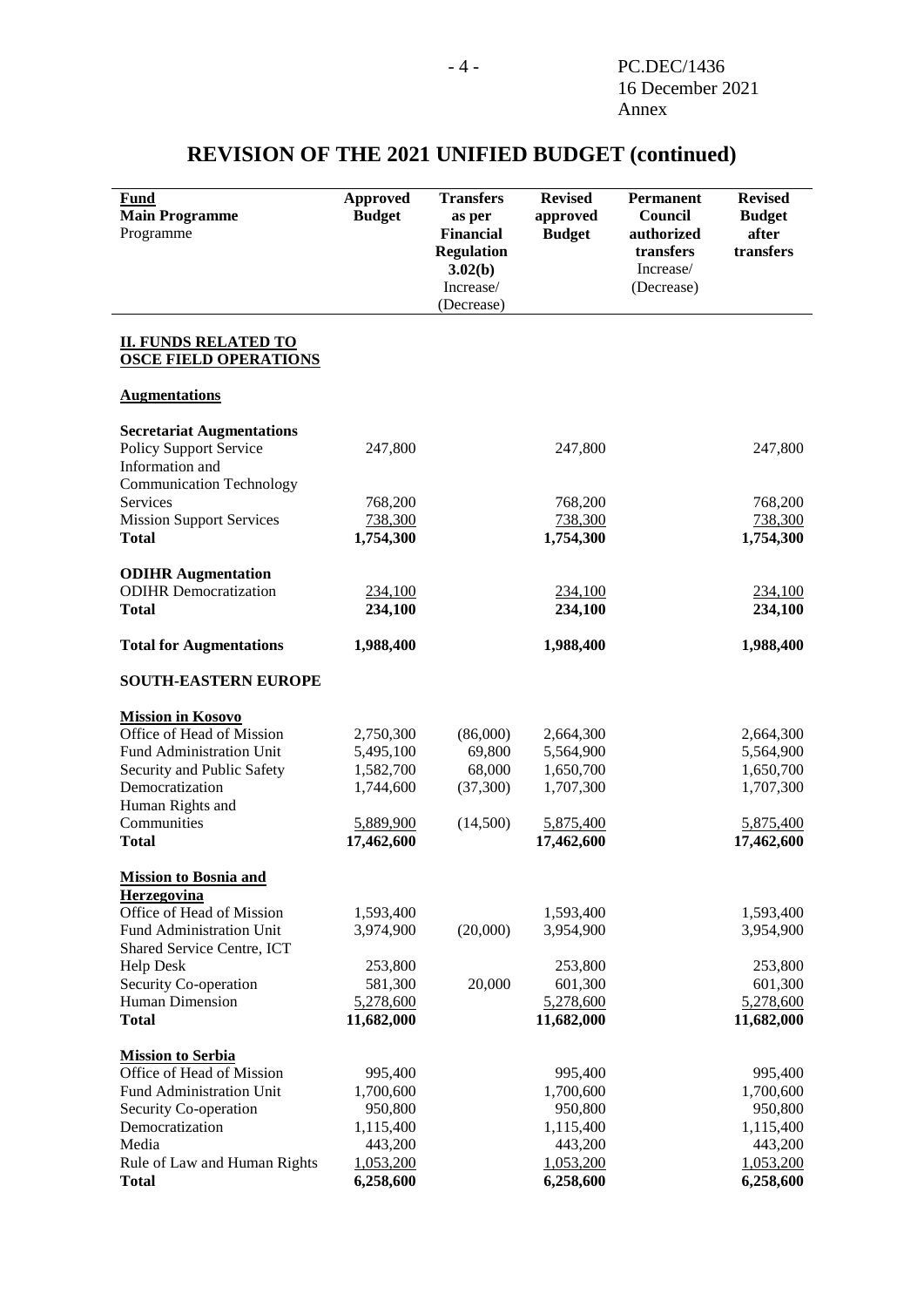| Fund                                           | <b>Approved</b>    | <b>Transfers</b>                      | <b>Revised</b>     | <b>Permanent</b>        | <b>Revised</b>     |
|------------------------------------------------|--------------------|---------------------------------------|--------------------|-------------------------|--------------------|
| <b>Main Programme</b>                          | <b>Budget</b>      | as per                                | approved           | Council                 | <b>Budget</b>      |
| Programme                                      |                    | <b>Financial</b><br><b>Regulation</b> | <b>Budget</b>      | authorized<br>transfers | after<br>transfers |
|                                                |                    | 3.02(b)                               |                    | Increase/               |                    |
|                                                |                    | Increase/                             |                    | (Decrease)              |                    |
|                                                |                    | (Decrease)                            |                    |                         |                    |
|                                                |                    |                                       |                    |                         |                    |
| <b>Presence in Albania</b>                     |                    |                                       |                    |                         |                    |
| Office of Head of Mission                      | 487,300            | (5,500)                               | 481,800            |                         | 481,800            |
| Fund Administration Unit                       | 1,035,900          | 28,500                                | 1,064,400          |                         | 1,064,400          |
| Security Co-operation                          | 346,100            | 2,500                                 | 348,600            |                         | 348,600            |
| Governance in Economic and                     |                    |                                       |                    |                         |                    |
| <b>Environmental Issues</b><br>Democratization | 308,200<br>432,100 | (8,500)<br>(15,000)                   | 299,700<br>417,100 |                         | 299,700<br>417,100 |
| Rule of Law and Human Rights                   | 371,600            | (2,000)                               | 369,600            |                         | 369,600            |
| <b>Total</b>                                   | 2,981,200          |                                       | 2,981,200          |                         | 2,981,200          |
|                                                |                    |                                       |                    |                         |                    |
| <b>Mission to Skopje</b>                       |                    |                                       |                    |                         |                    |
| Office of Head of Mission                      | 987,000            |                                       | 987,000            |                         | 987,000            |
| Fund Administration Unit                       | 1,939,500          | 53,000                                | 1,992,500          |                         | 1,992,500          |
| Public Safety and Community                    |                    |                                       |                    |                         |                    |
| Outreach                                       | 1,778,700          |                                       | 1,778,700          |                         | 1,778,700          |
| Human Dimension                                | 1,800,900          | (53,000)                              | 1,747,900          |                         | 1,747,900          |
| <b>Total</b>                                   | 6,506,100          |                                       | 6,506,100          |                         | 6,506,100          |
| <b>Mission to Montenegro</b>                   |                    |                                       |                    |                         |                    |
| Office of Head of Mission                      | 316,100            |                                       | 316,100            |                         | 316,100            |
| Fund Administration Unit                       | 603,800            | (37,000)                              | 566,800            |                         | 566,800            |
| Democratization                                | 467,900            |                                       | 467,900            |                         | 467,900            |
| Media                                          | 361,700            |                                       | 361,700            |                         | 361,700            |
| Security Co-operation and                      |                    |                                       |                    |                         |                    |
| Governance                                     | 402,600            | 37,000                                | 439,600            |                         | 439,600            |
| <b>Total</b>                                   | 2,152,100          |                                       | 2,152,100          |                         | 2,152,100          |
| <b>TOTAL FOR</b>                               |                    |                                       |                    |                         |                    |
| <b>SOUTH-EASTERN EUROPE</b>                    | 47,042,600         |                                       | 47,042,600         |                         | 47,042,600         |
|                                                |                    |                                       |                    |                         |                    |
| <b>EASTERN EUROPE</b>                          |                    |                                       |                    |                         |                    |
| <b>Mission to Moldova</b>                      |                    |                                       |                    |                         |                    |
| Office of Head of Mission                      | 421,200            | (25,000)                              | 396,200            |                         | 396,200            |
| <b>Fund Administration Unit</b>                | 874,000            | 25,000                                | 899,000            |                         | 899,000            |
| <b>Conflict Prevention/Resolution</b>          | 532,400            |                                       | 532,400            |                         | 532,400            |
| Human Rights                                   | 475,100            |                                       | 475,100            |                         | 475,100            |
| <b>Total</b>                                   | 2,302,700          |                                       | 2,302,700          |                         | 2,302,700          |
| <b>Project Co-ordinator in</b>                 |                    |                                       |                    |                         |                    |
| <b>Ukraine</b>                                 |                    |                                       |                    |                         |                    |
| Office of Head of Mission                      | 386,700            | (5,000)                               | 381,700            |                         | 381,700            |
| Fund Administration Unit                       | 923,700            | (20,000)                              | 903,700            |                         | 903,700            |
| Democratization and Good                       |                    |                                       |                    |                         |                    |
| Governance                                     | 484,100            | (8,000)                               | 476,100            |                         | 476,100            |
| Rule of Law and Human Rights                   | 721,900            | 33,000                                | 754,900            |                         | 754,900            |
| Human Security                                 | 589,800            |                                       | 589,800            |                         | 589,800            |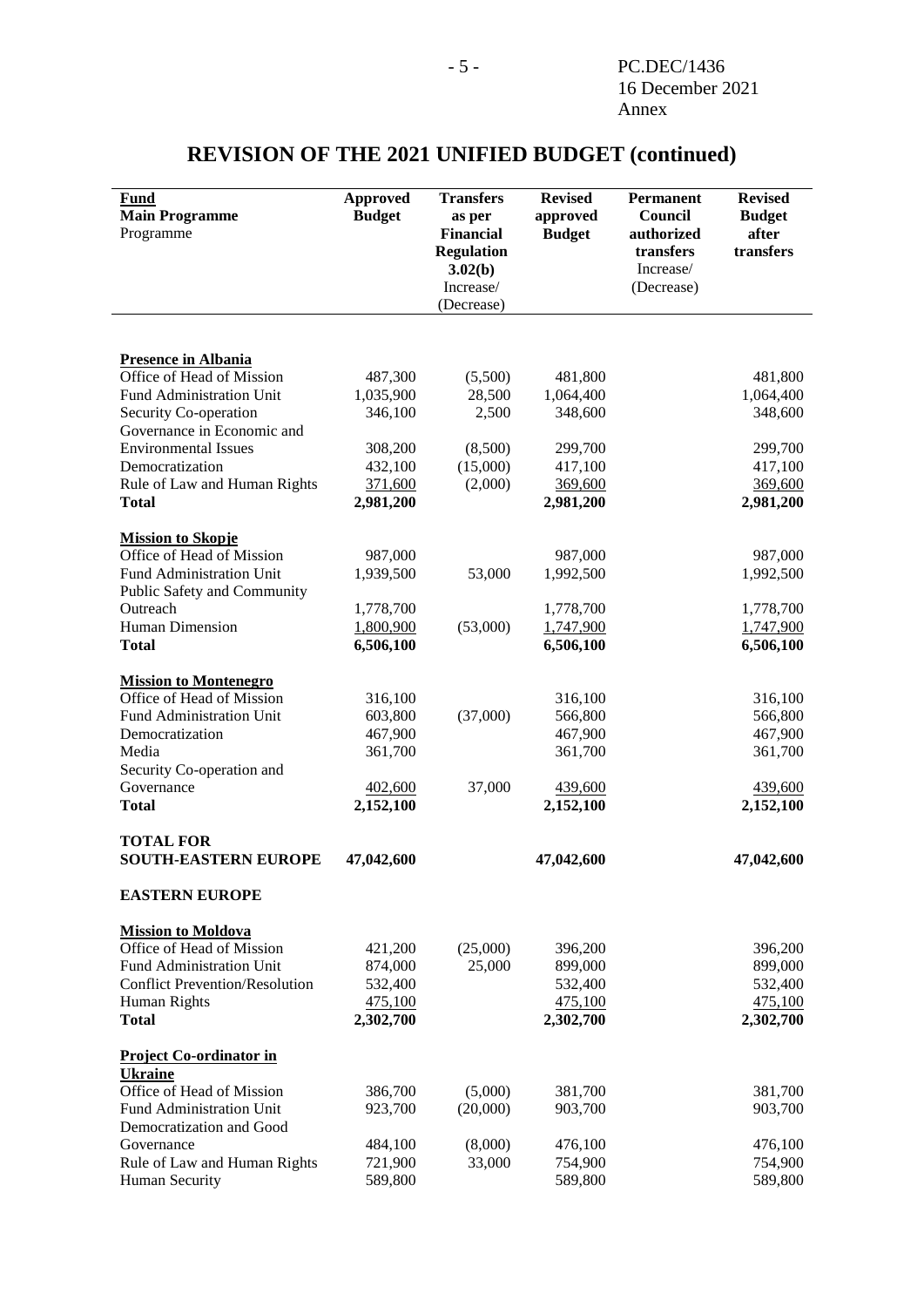| <b>Fund</b><br><b>Main Programme</b><br>Programme                                                  | <b>Approved</b><br><b>Budget</b> | <b>Transfers</b><br>as per<br><b>Financial</b><br><b>Regulation</b><br>3.02(b)<br>Increase/<br>(Decrease) | <b>Revised</b><br>approved<br><b>Budget</b> | <b>Permanent</b><br>Council<br>authorized<br>transfers<br>Increase/<br>(Decrease) | <b>Revised</b><br><b>Budget</b><br>after<br>transfers |
|----------------------------------------------------------------------------------------------------|----------------------------------|-----------------------------------------------------------------------------------------------------------|---------------------------------------------|-----------------------------------------------------------------------------------|-------------------------------------------------------|
| Economic, Environmental and<br><b>Politico-Military Projects</b><br><b>Total</b>                   | 512,300<br>3,618,500             |                                                                                                           | 512,300<br>3,618,500                        |                                                                                   | 512,300<br>3,618,500                                  |
| <b>Representative to the</b><br><b>Latvian-Russian Joint</b>                                       |                                  |                                                                                                           |                                             |                                                                                   |                                                       |
| <b>Commission on Military</b><br><b>Pensioners</b><br>Office of Head of Mission                    | 5,500                            |                                                                                                           | 5,500                                       |                                                                                   | 5,500                                                 |
| <b>Total</b>                                                                                       | 5,500                            |                                                                                                           | 5,500                                       |                                                                                   | 5,500                                                 |
| <b>TOTAL FOR EASTERN</b><br><b>EUROPE</b>                                                          | 5,926,700                        |                                                                                                           | 5,926,700                                   |                                                                                   | 5,926,700                                             |
| <b>CAUCASUS</b>                                                                                    |                                  |                                                                                                           |                                             |                                                                                   |                                                       |
| <b>High-Level Planning Group</b>                                                                   |                                  |                                                                                                           |                                             |                                                                                   |                                                       |
| Office of Head of Mission<br><b>Total</b>                                                          | 247,600<br>247,600               |                                                                                                           | 247,600<br>247,600                          |                                                                                   | 247,600<br>247,600                                    |
| <b>The Minsk Process</b><br>Office of Head of Mission                                              | 911,200                          |                                                                                                           | 911,200                                     |                                                                                   | 911,200                                               |
| <b>Total</b>                                                                                       | 911,200                          |                                                                                                           | 911,200                                     |                                                                                   | 911,200                                               |
| <b>Personal Representative of</b><br>the CiO on the Conflict Dealt<br>with by the Minsk Conference |                                  |                                                                                                           |                                             |                                                                                   |                                                       |
| Office of Head of Mission<br>Fund Administration Unit                                              | 467,300<br>712,400               |                                                                                                           | 467,300<br>712,400                          |                                                                                   | 467,300<br>712,400                                    |
| <b>Total</b>                                                                                       | 1,179,700                        |                                                                                                           | 1,179,700                                   |                                                                                   | 1,179,700                                             |
| <b>TOTAL FOR CAUCASUS</b>                                                                          | 2,338,500                        |                                                                                                           | 2,338,500                                   |                                                                                   | 2,338,500                                             |
| <b>CENTRAL ASIA</b>                                                                                |                                  |                                                                                                           |                                             |                                                                                   |                                                       |
| <b>Programme Office in</b>                                                                         |                                  |                                                                                                           |                                             |                                                                                   |                                                       |
| <b>Nur-Sultan</b><br>Office of Head of Mission                                                     | 225,000                          |                                                                                                           | 225,000                                     |                                                                                   | 225,000                                               |
| Fund Administration Unit                                                                           | 669,600                          | 4,000                                                                                                     | 673,600                                     |                                                                                   | 673,600                                               |
| Politico-Military Activities                                                                       | 444,800                          | 15,000                                                                                                    | 459,800                                     |                                                                                   | 459,800                                               |
| Economic and Environmental                                                                         |                                  |                                                                                                           |                                             |                                                                                   |                                                       |
| Activities<br><b>Human Dimension Activities</b>                                                    | 448,400<br>444,900               | (4,000)<br>(15,000)                                                                                       | 444,400<br>429,900                          |                                                                                   | 444,400<br>429,900                                    |
| <b>Total</b>                                                                                       | 2,232,700                        |                                                                                                           | 2,232,700                                   |                                                                                   | 2,232,700                                             |
| <b>Centre in Ashgabat</b>                                                                          |                                  |                                                                                                           |                                             |                                                                                   |                                                       |
| Office of Head of Mission                                                                          | 407,400                          | 9,000                                                                                                     | 416,400                                     |                                                                                   | 416,400                                               |
| Fund Administration Unit                                                                           | 547,100                          | (9,000)                                                                                                   | 538,100                                     |                                                                                   | 538,100                                               |